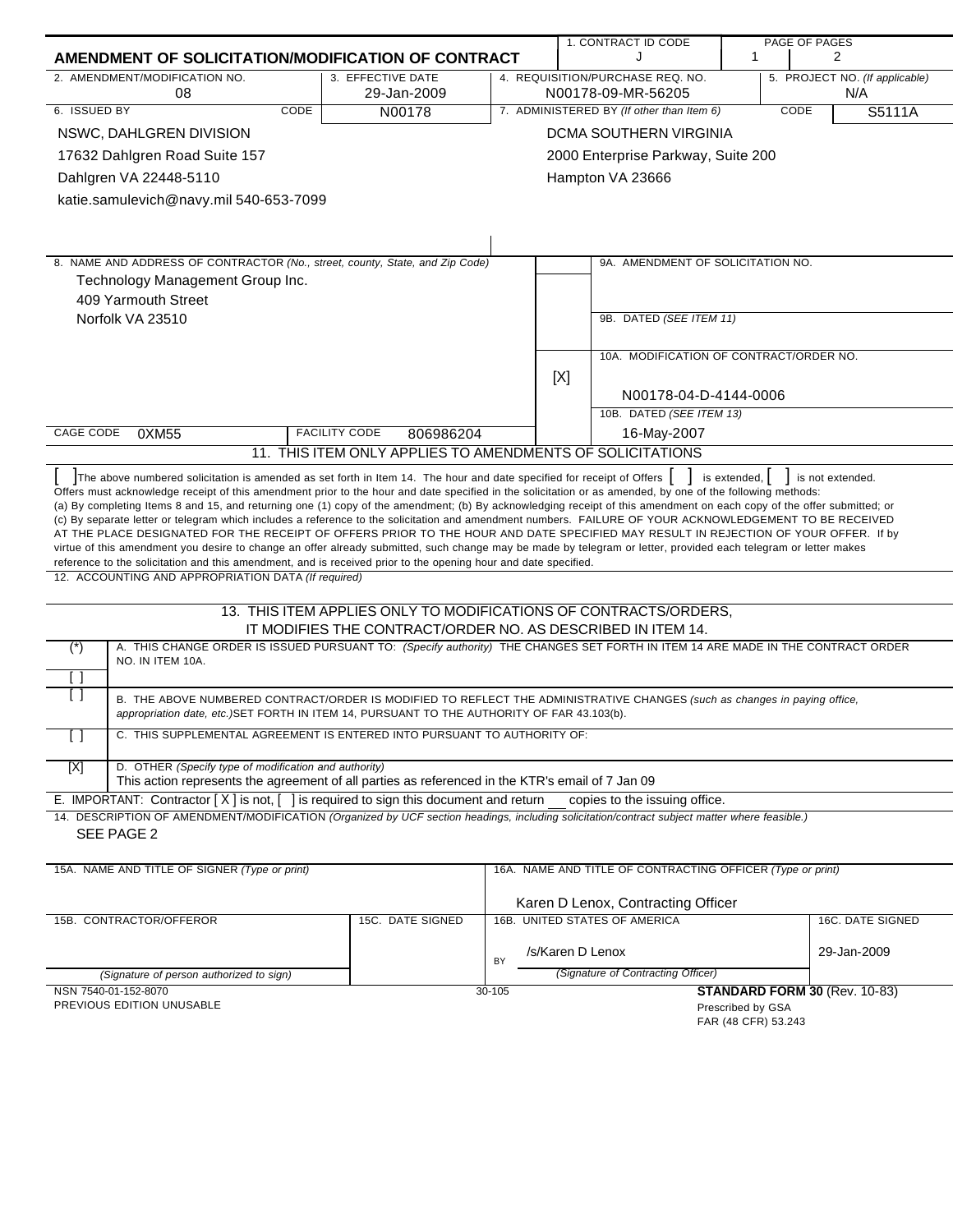| ' CONTRACT NO.   | I DELIVERY ORDER NO. | <b>PAGE</b> | <b>FINAL</b> |
|------------------|----------------------|-------------|--------------|
| N00178-04-D-4144 | 10006                | ot 2        |              |

# **GENERAL INFORMATION**

PURPOSE: Modification - 08 is issued to reallocate ceiling and to deobligate funds.

1. Decrease the ceiling of CLIN 3000 in the amount of \$125,000 and reallocate it to increase the ceiling of CLIN 1000 by \$125,000.

2. Deobligate funding in the amount of (\$125,000) from SLIN 300004 (ACRN AG) and reallocate it to increase SLIN 100011 (ACRN AG) by \$125,000.

\*Accounting and Appropriation Data for all funding actions is provided in Section G.

In Section G, the clauses NAVSEA 5252.232-9104 ALLOTMENT OF FUNDS and FUNDING PROFILE are updated to reflect the reallocation of ceiling and deobligation in this modification.

A conformed copy of this Task Order is attached to this modification for information purposes only.

The total amount of funds obligated to the task is hereby increased by \$0.00 from \$7392705.00 to \$7392705.00.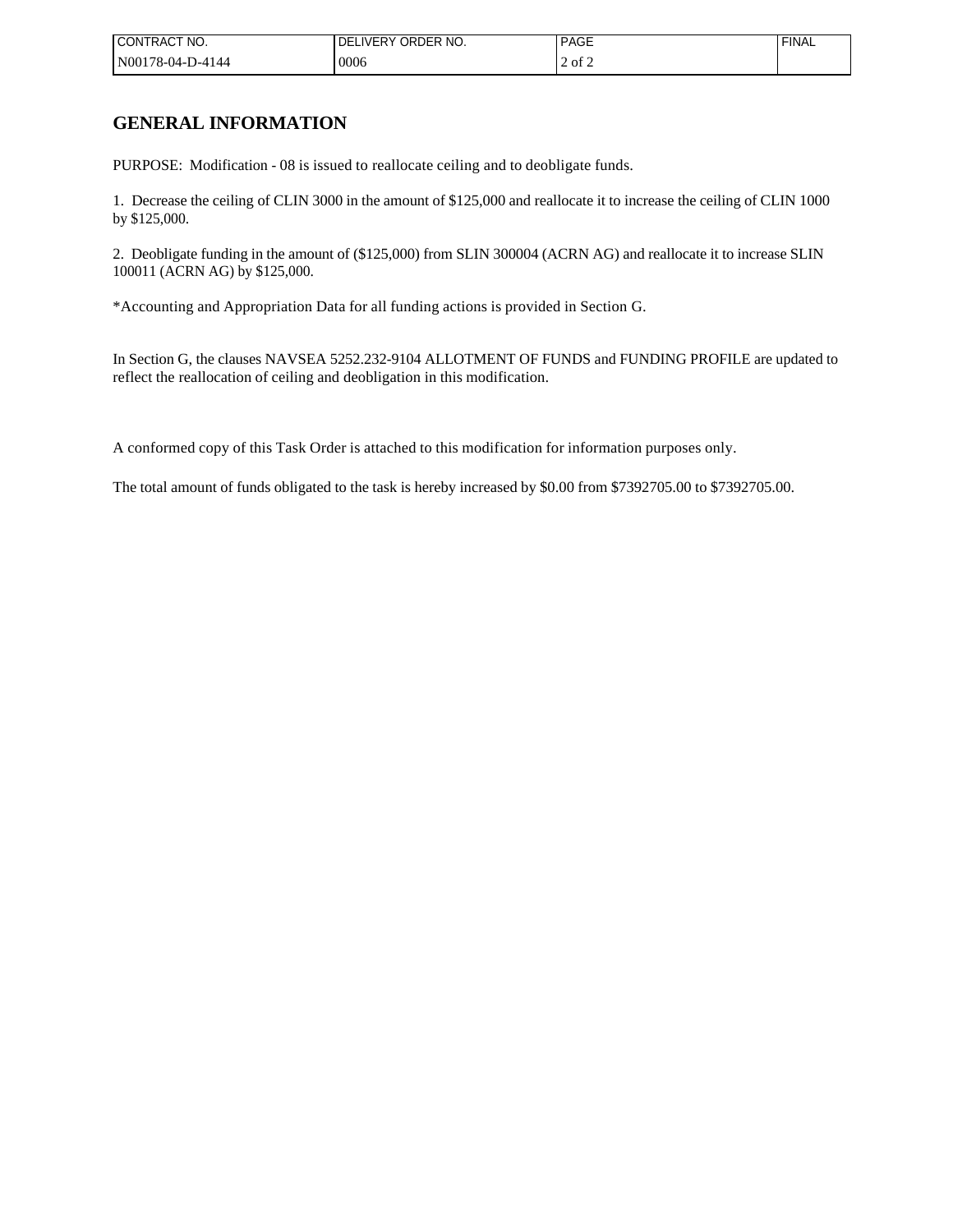| <b>ICONTRACT NO.</b> | I DELIVERY ORDER NO. | <b>PAGE</b>   | ' FINAL |
|----------------------|----------------------|---------------|---------|
| $N00178-04-D-4144$   | 0006                 | $\cdot$ of 3. |         |

# **SECTION B SUPPLIES OR SERVICES AND PRICES**

Work. (O&MN,N)

CLIN - SUPPLIES OR SERVICES For Cost Type Items: Item Supplies/Services Qty Unit Est. Cost Fixed Fee CPFF ------ ----------------- ---------- --- --------------- --------------- -------------- 1000 Technical and 13.0 LY \$2,232,895.00 \$156,304.00 \$2,389,199.00 Engineering Services in support of Section C Statement of Work. (TBD) 100001 INCREMENTAL FUNDING (TBD) 100002 INCREMENTAL FUNDING (TBD) 100003 INCREMENTAL FUNDING (TBD) 100004 INCREMENTAL FUNDING (TBD) 100005 INCREMENTAL FUNDING (TBD) 100006 INCREMENTAL FUNDING (TBD) 100007 INCREMENTAL FUNDING (TBD) 100008 INCREMENTAL FUNDING (TBD) 100009 INCREMENTAL FUNDING (TBD) 100010 INCREMENTAL FUNDING (TBD) 100011 INCREMENTAL FUNDING (TBD) 100012 INCREMENTAL FUNDING (TBD) 100013 INCREMENTAL FUNDING (TBD) 1001 Technical and 3.0 LY \$490,654.00 \$34,346.00 \$525,000.00 Engineering Services in support of Section C Statement of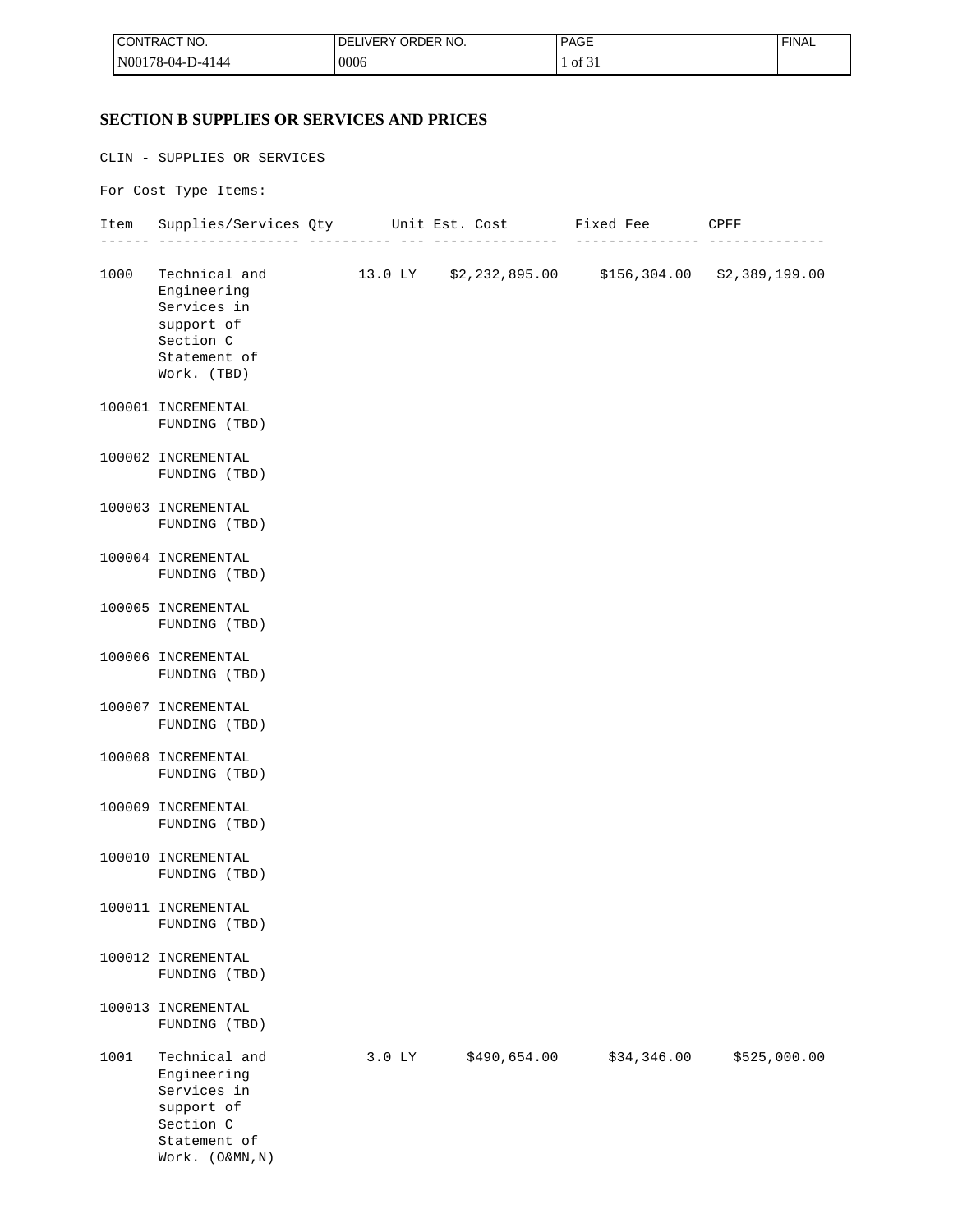|      | CONTRACT NO.                                                                                                                                                       | DELIVERY ORDER NO. |                        | PAGE    | <b>FINAL</b> |
|------|--------------------------------------------------------------------------------------------------------------------------------------------------------------------|--------------------|------------------------|---------|--------------|
|      | N00178-04-D-4144                                                                                                                                                   | 0006               |                        | 2 of 31 |              |
|      | 100101 INCREMENTAL<br>FUNDING (O&MN, N)                                                                                                                            |                    |                        |         |              |
|      | 100102 INCREMENTAL<br>FUNDING (O&MN, N)                                                                                                                            |                    |                        |         |              |
|      | For ODC Items:                                                                                                                                                     |                    |                        |         |              |
| Item | Supplies/Services Qty Unit Est. Cost                                                                                                                               |                    |                        |         |              |
| 3000 | Technical and<br>Engineering<br>Services Support<br>in accordance<br>with Section C,<br>Description/<br>Specifications/St<br>atement of Work,<br>BASE PERIOD (TBD) |                    | 1.0 Lot \$232,185.00   |         |              |
|      | 300001 INCREMENTAL<br>FUNDING (TBD)                                                                                                                                |                    |                        |         |              |
|      | 300002 INCREMENTAL<br>FUNDING (TBD)                                                                                                                                |                    |                        |         |              |
|      | 300003 INCREMENTAL<br>FUNDING (TBD)                                                                                                                                |                    |                        |         |              |
|      | 300004 INCREMENTAL<br>FUNDING (TBD)                                                                                                                                |                    |                        |         |              |
| 3001 | Technical and<br>Engineering<br>Services in<br>support of<br>Section C<br>Statement of<br>Work. (O&MN, N)                                                          |                    | 1.0 Lot \$2,075,000.00 |         |              |
|      | 300101 INCREMENTAL<br>FUNDING (O&MN, N)                                                                                                                            |                    |                        |         |              |
|      | 300102 INCREMENTAL<br>FUNDING (O&MN, N)                                                                                                                            |                    |                        |         |              |

#### USE WHOLE DOLLARS ONLY

All proposals shall be rounded to the nearest dollar.

#### TYPE OF ORDER

-

This is a Term (LOE) order.

Items in the 1x00 and the 4x00 series are cost plus fixed fee type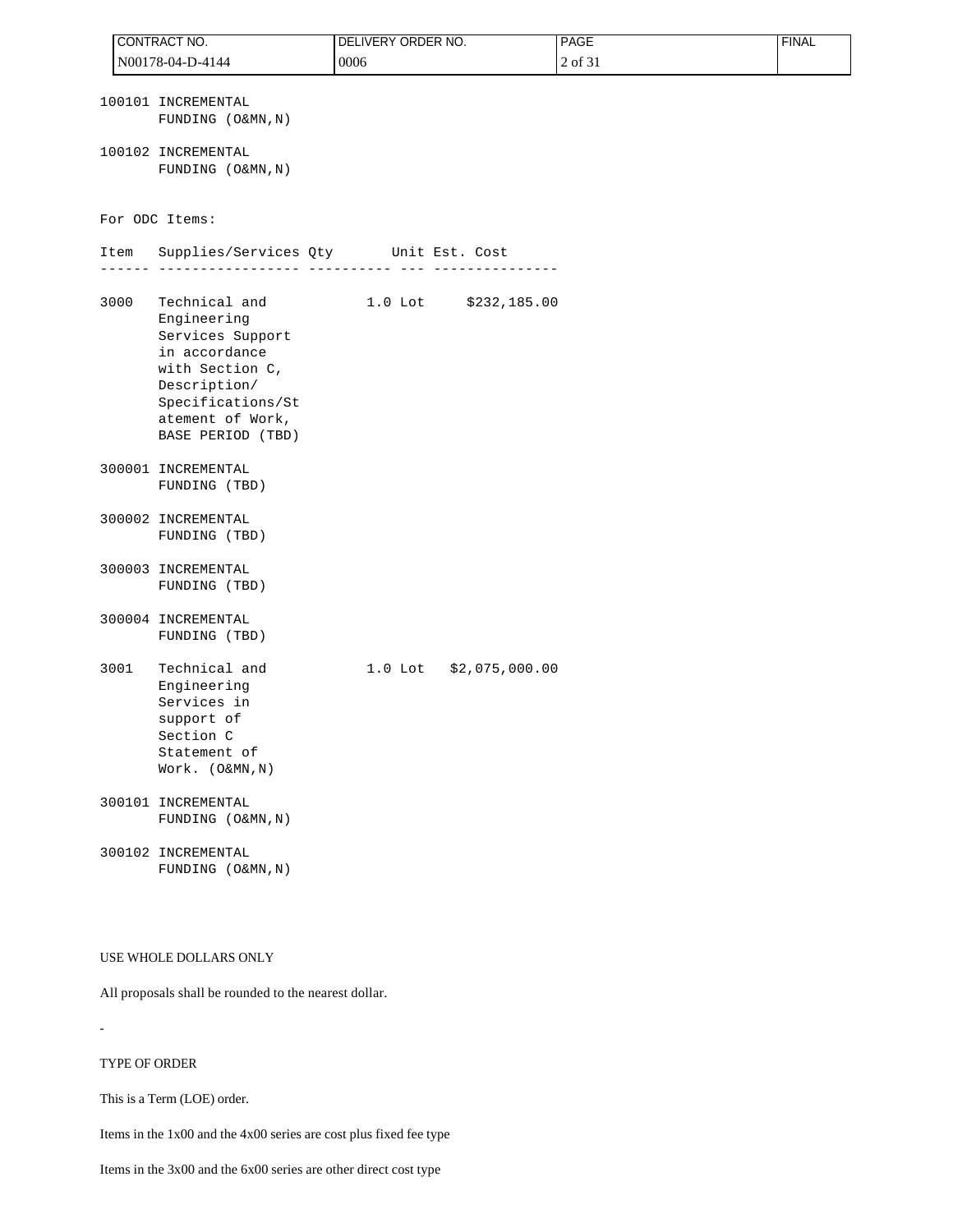| I CONTRACT NO.    | LIVERY ORDER NO.<br>ı DEL | <b>PAGE</b>                 | <b>FINAL</b> |
|-------------------|---------------------------|-----------------------------|--------------|
| IN00178-04-D-4144 | 0006                      | $\rightarrow$ 01 $\sigma$ . |              |

#### ADDITIONAL CLINS

-

-

Additional CLINs may be unilaterally created by the Contracting Officer during the performance of this Task Order to accommodate the multiple types of funds that may be used under this Order. These modifications will not change the overall level of effort, estimated cost, or fixed fee of the task order.

#### HQ B-2-0004 EXPEDITING ORDER CLOSEOUT (NAVSEA) (DEC 1995)

(a) As part of the negotiated total estimated amount of this order, both the Government and the contractor have agreed to waive any entitlement that otherwise might accrue to either party in any residual dollar amount of \$500 or less at the time of final order closeout. The term "residual dollar amount" shall include all money that would otherwise be owed to either party at the end of the order, except that, amounts connected in any way with taxation, allegations of fraud and/or antitrust violations shall be excluded. For purposes of determining residual dollar amounts, offsets of money owed by one party against money that would otherwise be paid by that party may be considered to the extent permitted by law.

(b) This agreement to waive entitlement to residual dollar amounts has been considered by both parties. It is agreed that the administrative costs for either party associated with collecting such small dollar amounts could exceed the amount to be recovered.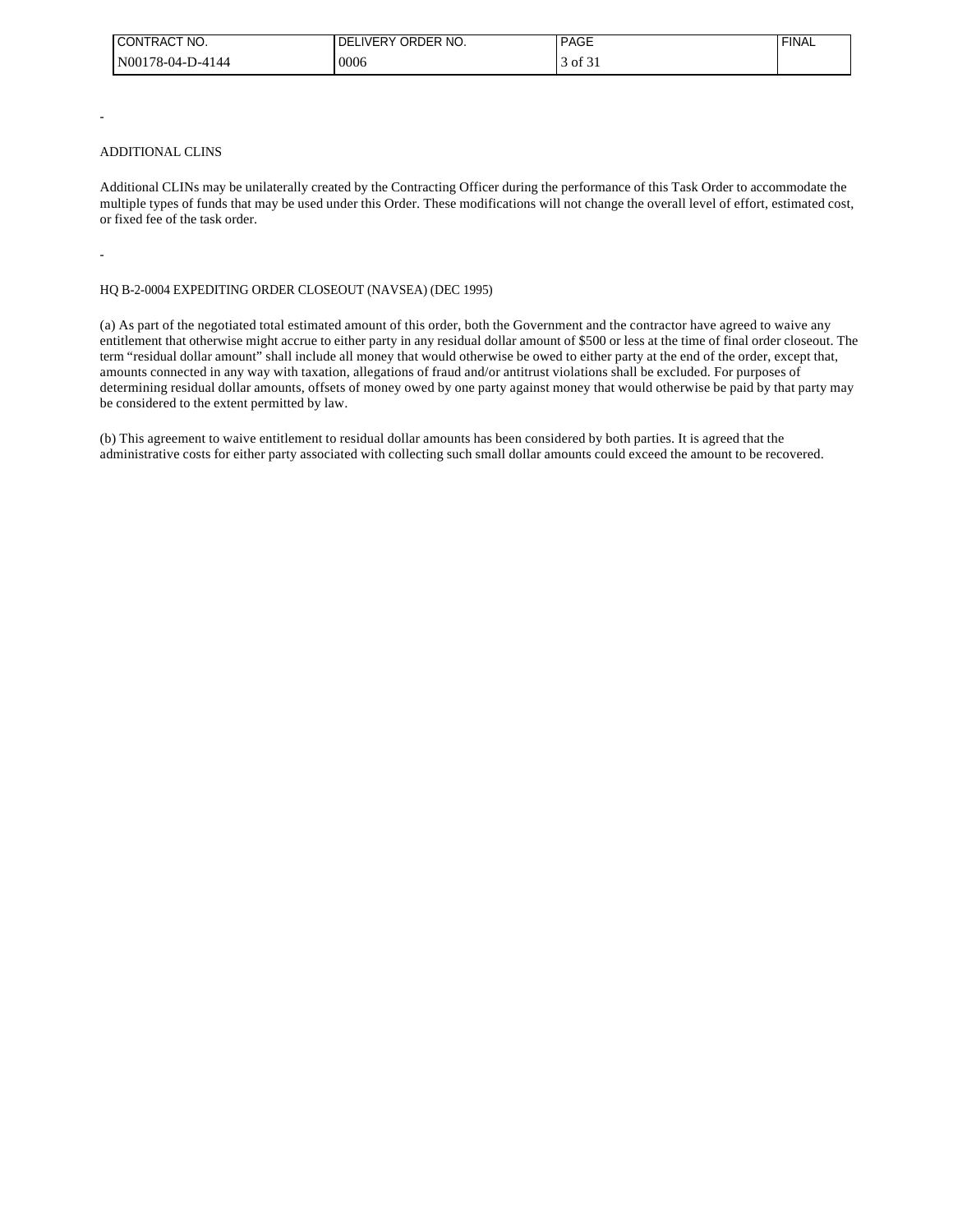| CONTRACT NO.     | I DELIVERY ORDER NO. | <b>PAGE</b>  | <b>FINAL</b> |
|------------------|----------------------|--------------|--------------|
| N00178-04-D-4144 | 0006                 | $4$ of $5$ . |              |

# **SECTION C DESCRIPTIONS AND SPECIFICATIONS**

# TECHNICAL AND ENGINEERING SERVICES

# IN SUPPORT OF NSWCDL NAVAL EXPEDITIONARY WARFARE,

### CRITICAL INFRASTRUCTURE ASSURANCE AND NATIONAL SIGNATURES PROJECTS

#### STATEMENT OF WORK

#### C.1 PERFORMANCE OBJECTIVE

The purpose of this task is to provide the Naval Surface Warfare Center, Dahlgren Division (NSWCDD), Navy Irregular Options Technology Branch (Code Z11) of the Measured Response Options Division (Code Z10) and the Infrastructure & Networks Concept Development Branch (Code Z31) of the Mission Assurance Division (Code Z30) with Systems Engineering services in support of numerous Joint DoD and other Federal Government Agencies. This includes leadership, technical management, technical documentation and program management assistance support through all phases of systems architecture and design, technology development and requirements analysis, exploratory and field experimentation, system and sub-systems acquisition, and rapid/limited initial fielding of selected capabilities. This task will provide programmatic and technical services support for the research, development and assessment of special technologies and capabilities applicable to Expeditionary Warfare, Irregular Warfare, Infrastructure Assurance, and Homeland Defense.

### C.2 PERFORMANCE REQUIREMENTS

The contractor shall provide key technical support in the aforementioned program areas covering the functional areas of program management, systems engineering, doctrine and tactical policy development, technology and concept exploration, system requirements definition and performance trade-off analysis, development through production specification formulation, test and evaluation planning and execution, prototyping, and logistics engineering.

Also, the contractor shall provide technical support in the functional areas of biometrics, multi-spectral frequency measurement, infrastructure assurance, developmental and operational test and evaluation, operational assessments, training course and materials development, doctrinal and tactical policy, low-rate manufacturing and production, and full spectrum logistics engineering from development to in-service fielding of assets.

#### C.2.1 Task Area 1: Program Management Support

This task area consists of applying the business, financial management, and technical disciplines required to support planning, organizing, staffing, controlling, and leading team efforts in managing acquisition programs such that the result places a capable and supportable system in the hands of the warfighter when and where it is needed, and does so at an affordable price. This functional area represents an integration of a complex system of differing but related functional disciplines that must work together to achieve program goals through development, production, deployment, operations, support and disposal.

The Contractor shall provide program management support to the Government through the assistance in development of Program Plans, Plans of Action and Milestones (POA&M), work breakdown structures, staffing plans and financial documentation as required for each experimental, developmental, test and/or RDDC effort. Additional requirements include hosting project team, planning, and status meetings at the contractor's facility. Conferences and reviews may include: Integrated Logistics Support (ILS) planning, In-Process Reviews (IPRs), Preliminary Design Reviews (PDRs), Critical Design Reviews (CDRs), and program management reviews. Meetings up to the level of GENSER/SECRET shall be accommodated. As a result of each of the potential conferences or reviews the contractor shall be tasked with the timely assembly, and distribution of agenda and minutes from the various forums. The Contractor shall assist in the development of proposed position papers, guidance and policy papers, management plans, presentation material, and special studies to support program objectives and ensuring full synchronization of these products with the system engineering repository.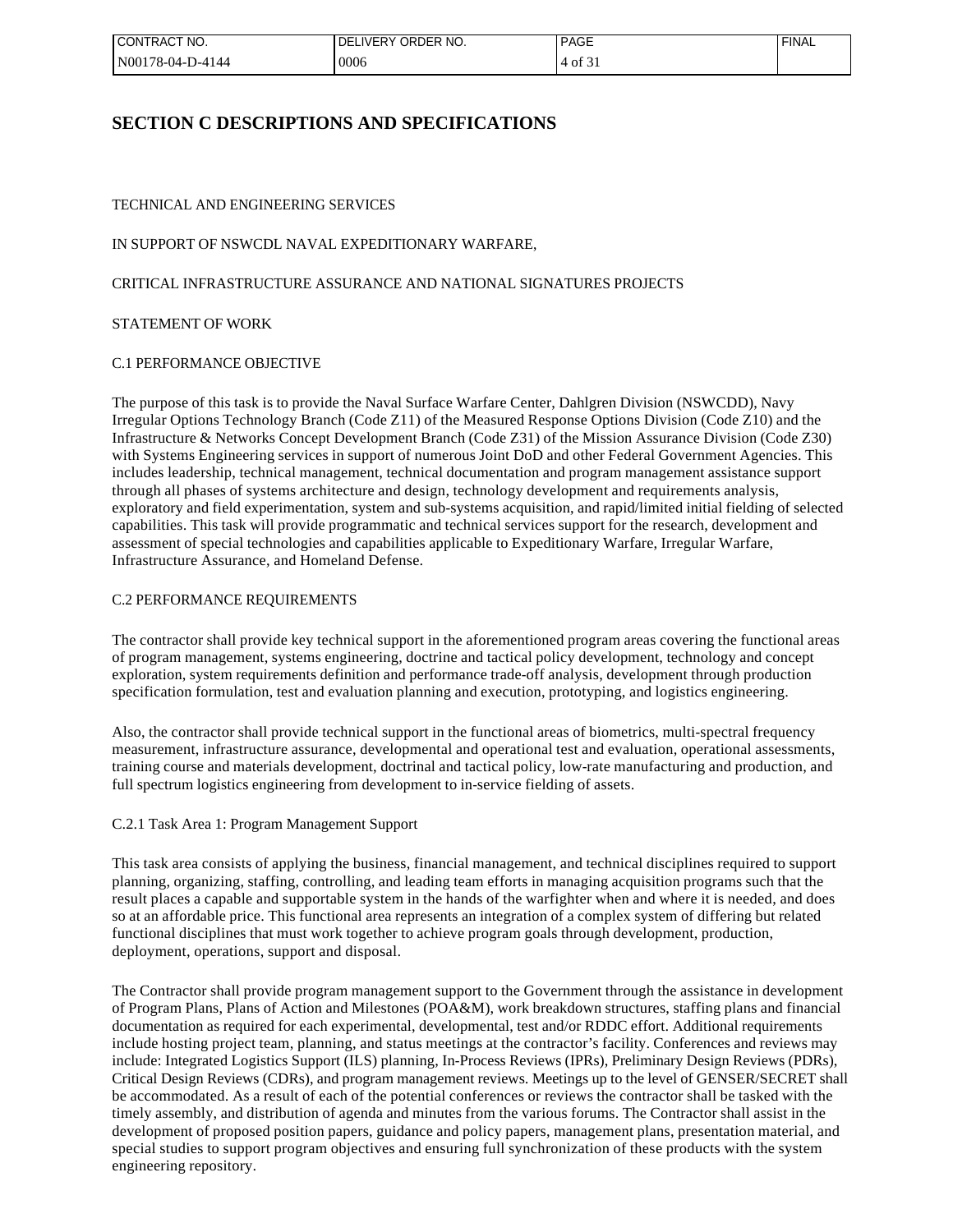| I CONTRACT NO.   | LIVERY ORDER NO.<br>DEI | <b>I PAGE</b>       | <b>FINAL</b> |
|------------------|-------------------------|---------------------|--------------|
| N00178-04-D-4144 | 10006                   | $\sim$ of $\circ$ . |              |

The Contractor shall deliver systems engineering data in accordance with the following CDRL's: A001; A002; A003, as required.

C.2.2 Task Area 2: System Engineering Support

This task area consists of supporting the application of engineering disciplines to technically support development of significant alterations to existing systems, support integration of existing equipment or software into different applications or platforms to support the warfighter, and support evaluation of foreign or non-developmental weapons systems, equipments, and technologies to satisfy existing warfighting requirements. Support is required for system and process-engineering disciplines that systematically consider the requirements, synthesize and evaluate alternative concepts, identify a recommended selection, and generate a design and system specification.

The Contractor shall provide Model-Based System Engineering (MBSE) support including engineering data analysis support in the review and evaluation of data from all available sources to: (1) identify issues/trends, investigate issues, perform trade-off studies and assessments, recommended corrective actions or performance improvements and perform effectiveness studies; and (2) develop response to customer inquiries on concerns. The contractor shall document findings in narrative reports and/or graphic presentations, conduct briefings where appropriate, and update the problem description database with findings. The Contractor shall provide engineering support for the development and identification of metrics and data collection, processing and evaluation methods concurrent with requirements. The contractor shall provide engineering support in the development and subsequent dissemination of program documentation, including Program Plans, System Effectiveness Plans, System Procedures Manuals and Program Management Planning Documents. The Contractor shall develop engineering related presentations and projects and participate in design reviews and review Contract Data Requirements List (CDRL) documents.

The Contractor shall develop system requirements, reference and target system architectures, integrated architecture behavioral views, including DoD Architecture Framework (DoDAF), and executable operational threads in support of biometrics, protection, and defensive programs, such as Identification Dominance System-Maritime Domain (IDS-MD), Shipboard Protection System (SPS), Naval Expeditionary Combat Command (NECC), Critical Infrastructure Protection (CIP) programs. The Contractor shall develop adaptive force packages and flexible deployment concepts to include NAVSPECWAR, U.S. Coast Guard, and coalition partners in support of operations in blue, green, and brown water environments. The Contractor shall develop concepts for green and brown water operations to include [certain types of visit, board, search, and seizure, or VBSS, operations], Expanded Maritime Interdiction Operations, expeditionary training team concepts, enhanced combat and force protection capabilities, civil affairs, and Theater Security Cooperation influence activities.

The Contractor shall use established system engineering principles and methods in specifying functional/performance requirements and/or design solutions as process-flow models, making the sequences of required processing explicit. The Contractor will provide direct evaluation/verification of proposed problem solutions, using executable models, to better understand the dynamic characteristics of the system/business process-flows. The executable framework provides dynamic analyses, exploring situations that change over time, and ensures end-to-end requirements traceability to system behavior.

The Contractor shall identify mission critical strategic nodes, defense critical assets, functional dependencies among federal organizations, and supporting critical foundational infrastructure networks. The Contractor shall perform a JMET Decomposition, including mapping the operational nodes to the JMETs, identifying functions and task assets at the operation nodes, and identifying functional relationships among operational nodes. The Contractor shall provide system-engineering support to define the critical infrastructure architecture and appropriate relationships that identify Supporting Foundational Infrastructure Networks (SFINs). The Contractor shall prepare this analysis and supporting data for export to and visualization in both geospatial and non-geospatial based applications.

The Contractor shall provide system-engineering support with identifying and documenting requirements for a Defense Critical Infrastructure Program Community of Interest. This assistance will include utilizing Systems Engineering tools to map inputs, outputs, processes, functions, triggers and mechanisms, as well as mapping any proposed architecture into a Systems Engineering tool.

The Contractor shall provide system-engineering support with identifying and documenting requirements for an Automated Risk Management Capability for the Defense Critical Infrastructure Community.

The Contractor shall assist in the evaluation and analysis of signal sources to determine discrete signal emissions in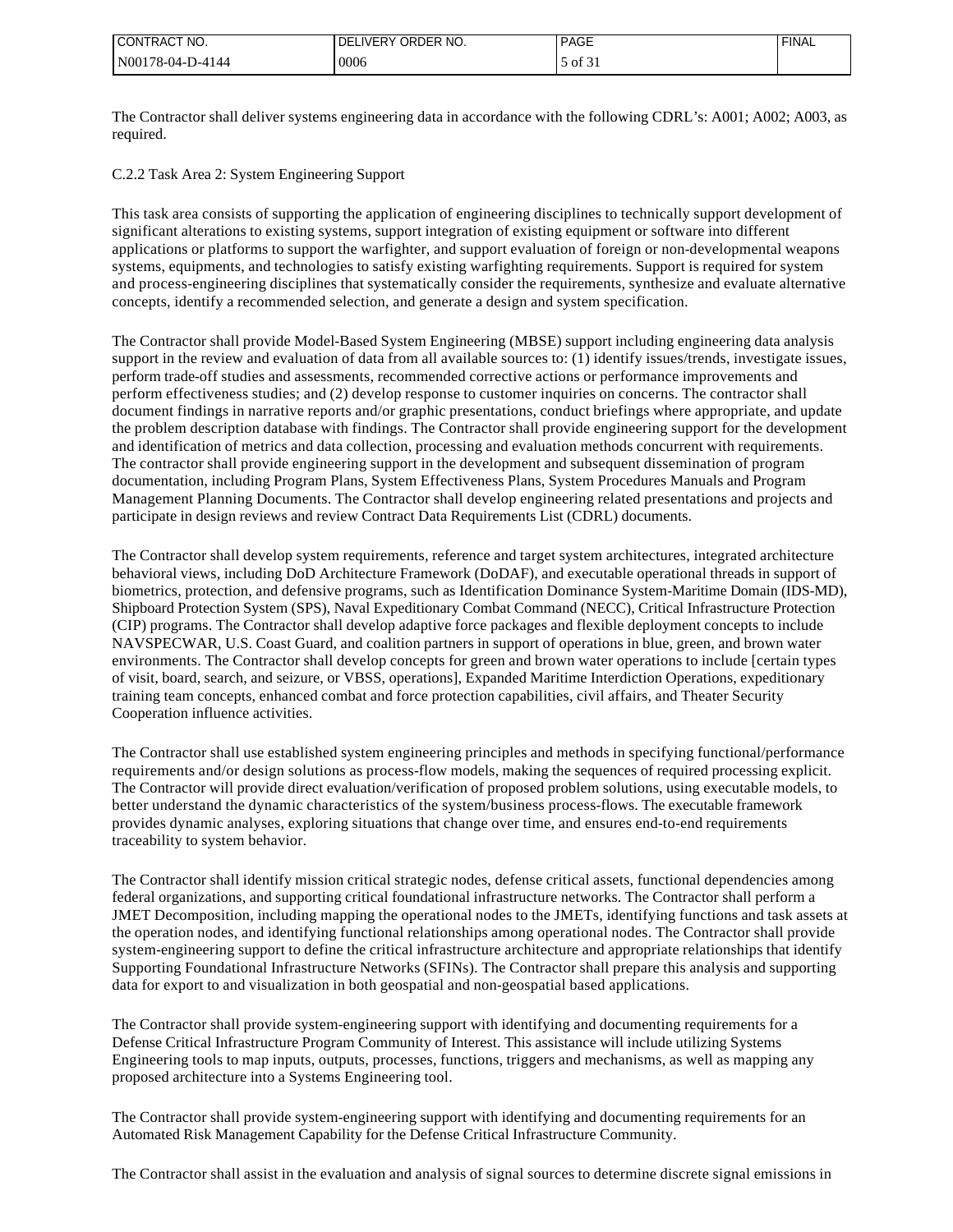| I CONTRACT NO.   | ORDER NO.<br><b>DELIVERY</b> | <b>PAGE</b>   | <b>FINAL</b> |
|------------------|------------------------------|---------------|--------------|
| N00178-04-D-4144 | 0006                         | $\sim$<br>-ot |              |

accordance with the Government approved Radio Frequency (RF) Parameters, Definitions, and Measurements Standards.

The Contractor shall deliver systems engineering data in accordance with the following CDRL's: A003; A004; A007, as required.

C.2.3 Task Area 3: Software Engineering, Development, Programming, and Network Support

This task area consists of applying the engineering and scientific disciplines to perform technical analysis of, technically support development of or selection of hardware and computer software, or modifications to existing hardware and software for systems, test facilities, or training facilities. This also consists of software engineering efforts and programming support required to technically support software implementation in systems, sub-systems, and components utilizing computers, electronics, and software. Planning, designing, coding, testing, integrating, supporting, and delivering algorithms, software source code analysis, and computer programs are the inherent activities of this functional area. Generally, the software diagnostic processes used for software analysis under this contract shall be, as a minimum, assessed at software engineering institute (SEI) capability maturity model (CMM) level 3 or equivalent; however, the Government may specify other standards in individual task orders issued under the contract.

The Contractor shall provide configuration management expertise and recommendations in support of various working groups as defined by the Government. The Contractor shall be required to produce technical documentation and support materials to be used in preparing specifications for selected capabilities. These requirements can include the following efforts:

• Development of engineering change proposals and for the analysis and review of performance characteristics.

• Develop test and evaluation documentation, to include at-sea testing plans, laboratory testing documents, new technology evaluation documents and usability engineering documents.

• Evaluate modifications and upgrades as a result of maintenance efforts, technology refresh, redesign/reengineering, and obsolescence management.

• Provide recommendation for the development of computer based training (CBT), tactical decision aids (TACAIDS), platform-specific training, and interactive electronic technical manuals (IETMs).

• Provide recommendations for the selection and integration of hardware components into formal system configurations.

• Provide recommendations for the development of software components for the SPS tactical applications and develop software transition plan from Windows-base to Linux-based environment.

• Provide recommendations for the procurement of systems and subsystem components in support of functional and allocated design requirements.

• Provide evaluations of computer programs and submit recommendations for the procurement of software application packages based on system requirements.

• Provide software development support for source code visualization and Unified Modeling Language (UML) model development.

• Provide software development support for architecture development and system engineering repository parsing and scripting (e.g., Python, COREscript, Java, Monarch, etc.).

• Provide software development support for interactive graphical visualizations of system engineering repository data, including packaging and deployment of standalone visual display products. These products include intuitive navigation, node dependency analysis, fault tree diagrams, interactive dashboards, interactive calculators and interactive tabulators of system architecture data.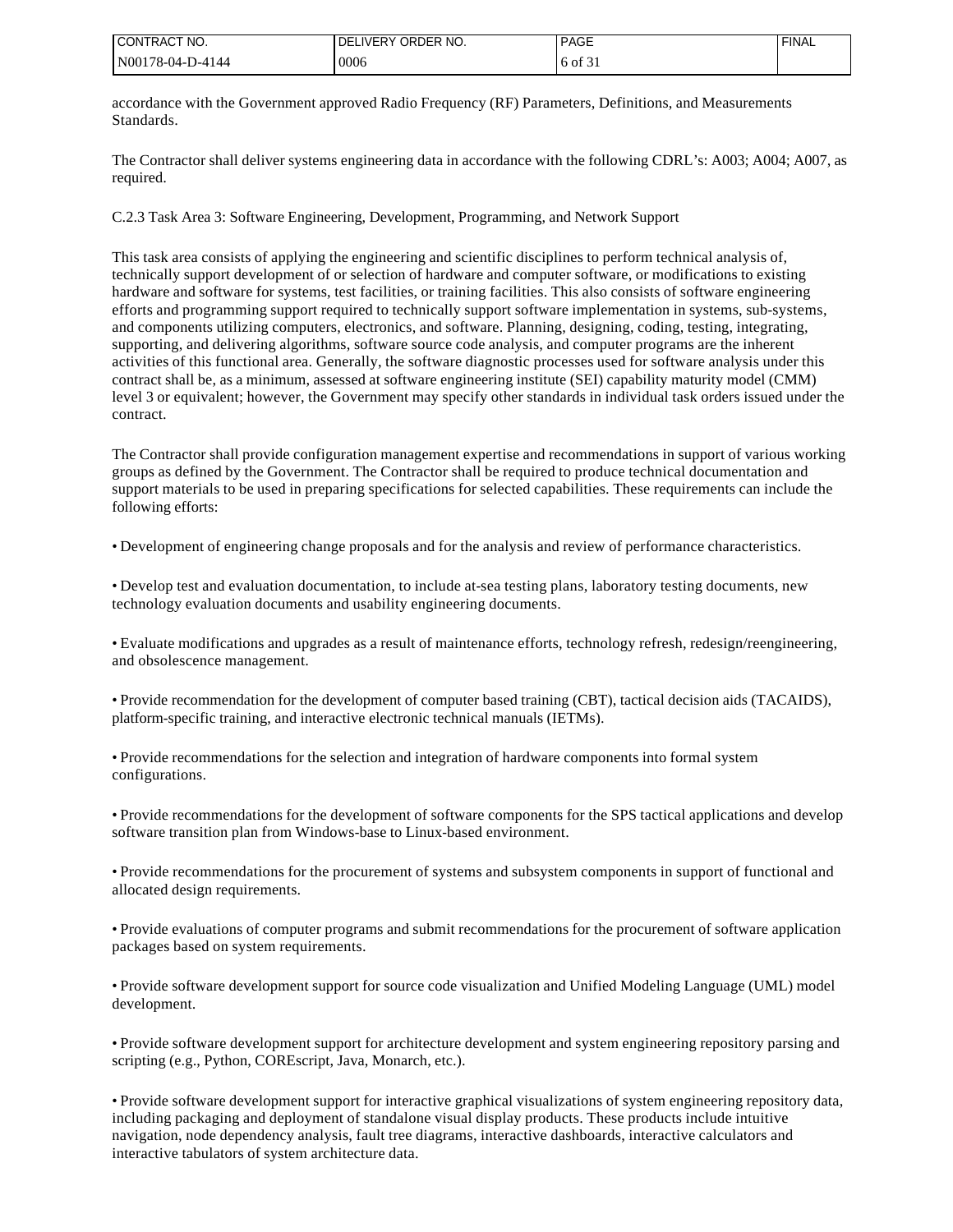| I CONTRACT NO.    | ! DELIVERY ORDER NO. | <b>PAGE</b>                           | <b>FINAL</b> |
|-------------------|----------------------|---------------------------------------|--------------|
| IN00178-04-D-4144 | 0006                 | $\sim$ $\sim$<br>$\sim$ 0.1 of $\sim$ |              |

The Contractor shall deliver documentation and data management data in accordance with the following CDRL's: A001; A002; A003; A007, as required.

C.2.4 Task Area 4: Research, Development, and Design Support

The Contractor shall be required to conduct detailed analyses of operational and functional processes in order to discern the advantage and disadvantages of applying state of the art technologies to the design and manufacture of these devices and /or systems. Support shall include:

• The contractor shall provide research and analyses of new technologies and publish studies and evaluations as well as assisting in the performance of modeling and simulation taskings in defined areas.

• The contractor shall be required to provide software engineering services to ensure total integration of new or modified solutions. This may also include the development of modeling and or simulation tools to demonstrate the engineering solution.

• Evaluation and integration of COTS /NDI solutions, including engineering, assembly test and fabrication services to integrate and adapt components and equipments into system solutions. This may require the analyses of existing designs to permit these solutions to be integrated into large complex systems.

• Support the development /manufacturing of system models to demonstrate solutions and testing the systems/equipments for operability and functionality.

• The contractor shall be required to provide complete engineering analyses to define the system or component and perform risk analysis of new components and or equipments. These efforts may require reverse engineering and/or reengineering to extend the life of the system / equipment or component. This effort may also require the forward projection of obsolescence potentials that may degrade the performance, reliability and supportability of the equipment or device. In accomplishing this effort strict compliance to configuration management and documentation will be required.

• As necessary and appropriate, the contractor shall be required to develop and maintain field changes and associated assets for implementation. This effort may also include the ability to deploy these changes and track the configuration of the systems.

• In designing and developing system changes, the contractor shall be required to fabricate, assemble, and manufacture and test components for training systems and to include the curriculum for field and classroom training. Development of these types of assets shall also include the life-cycle support and maintenance support necessary for continued utilization and training.

The Contractor shall deliver documentation and data management data in accordance with the following CDRL's: A003 and A004, as required.

C.2.5 Task Area 5: Modeling, Simulation, Stimulation, and Analysis Support

This task area consists of the application of a standardized, rigorous, structured methodology to create and validate a physical, mathematical, or otherwise logical representation of a system, entity, phenomenon, or process. The functional area involves the use of models, including emulators, prototypes, simulators, and stimulators, either statically or over time, to develop data as a basis for making managerial, technical strategic, or tactical decisions.

The Contractor shall provide system architecture assessments, using distributed modeling and simulation tools, emphasizing the shift from serial to integrated processes for product development and support. The Contractor shall use modeling and simulation tools to help integrated product and process development teams perform crossfunctional evaluations and gain a shared vision of the system and integrated system behavior. The Contractor shall employ Model-Based System Engineering (MBSE) methods to ensure proper integration of complex systems and ensure that the functional members of an integrated product team -- design, engineering, manufacturing, logistics, product support --understand the concerns of their counterparts and identify the technical challenges on the program as early as possible. The Contractor shall develop virtual prototypes and computer simulations to bring together a shared vision of the system and provides a means for understanding the complex interactions among the configuration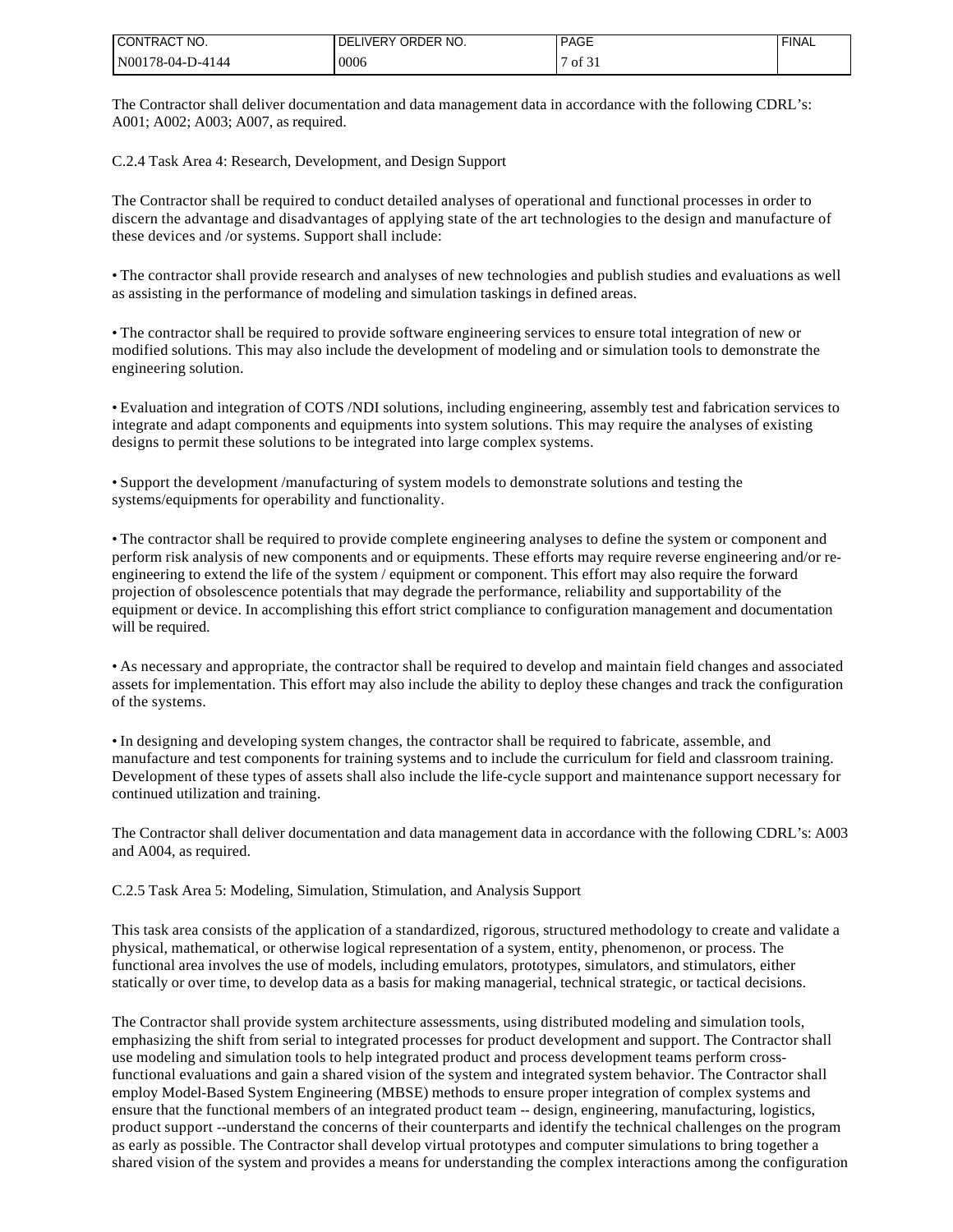| I CONTRACT NO.   | IVERY ORDER NO.<br>DE. | <b>PAGE</b> | <b>FINAL</b> |
|------------------|------------------------|-------------|--------------|
| N00178-04-D-4144 | 0006                   | 8 of 31     |              |

items in the system design. The Contractor shall employ end-to-end full roundtrip engineering methods to test and validate integrated system behavior using discrete-event and continuous-event simulations, producing Enhanced Functional Flow Block Diagrams (EFFBD) and Interaction Diagrams, to document simulation runs. The Contractor shall provide node dependency analyses, infrastructure dependencies and resource allocations for task critical and critical assets, producing graphical views that clearly depict the node interdependencies and level of degradation or failure. The Contractor shall ensure that system architecture views and products from simulation runs are deployable across the integrated product team, so that system engineers can collaborate, without having the native modeling and simulation toolsets.

The Contractor shall deliver modeling and simulation, along with supporting analytical data in accordance with CDRL: A003, as required.

#### C.2.6 Task Area 6: Training Development and Support

The Contractor shall coordinate with various government, civilian and military personnel in the development of Tactics, Techniques and Procedures (TTPs) and course curriculum for employment of selected technologies and field deployable systems. The contractor shall interact with field activities and service representatives to provide the engineering and analytical disciplines required to adequately train the end user and technical support community. The contractor shall provide the tools, instructors, instruction and training, including field exercises or simulator training, necessary to ensure the attainment and retention of knowledge, skills, and attitudes regarding the platforms, systems, and war fighting capabilities inherent in the fielded capability -- both hardware and software. The contractor shall be required, on occasion, to develop specialized instruction and courses geared to operational, maintenance, and repair of the devices and associated systems for support personnel.

The Contractor shall deliver training deliverables in accordance with the following CDRL's: A003; A004; A007, as required.

# C.2.7 Task Area 7: Engineering Model Fabrication and Small-Scale Design Support

# Engineering Model Fabrication

The Contractor shall be required to assist the Government in review of fabricated components, system, and subsystem solutions and/or retrofit existing systems and platforms by outside vendors. The manufacturing capabilities and facilities utilized in the model fabrication shall be reviewed by the Contractor and Government team for feasibility to accomplish small to large-scale fabrication, integration, test and maintenance of systems, equipment and devices. It is envisioned that selected manufacturing and fabrication will require the selected Contractor to have experience in processes and capabilities concerning the integration of COTS and NDI items into systems and equipments for total solution packages.

#### Small-Scale Design

The Contractor shall support the Government in the review of manufactured and fabricated spares and repair parts in support of envisioned fielded systems and equipment. This effort may include analyzing the level of support required at organizational and depot level maintenance.

# C.2.8 Task Area 8: Documentation and Data Management Support

The contractor shall provide automated data management and configuration management services. The contractor shall be required to assist the Government in producing technical documentation, services and support materials to be used in preparing specifications for components and devices, as well as track the life-cycle supportability of selected capabilities. These requirements can include the following efforts:

• Supporting the development of engineering change proposals and analyses for the review of performance characteristics of these items. These proposals and analyses may also include budgetary estimates for implementation and life-cycle total ownership cost impacts.

• Assist in the development of equipment test and checkout documentation. This can include draft environmental testing plans, acceptance testing documents, maintenance test documents and diagnostic test documents, etc.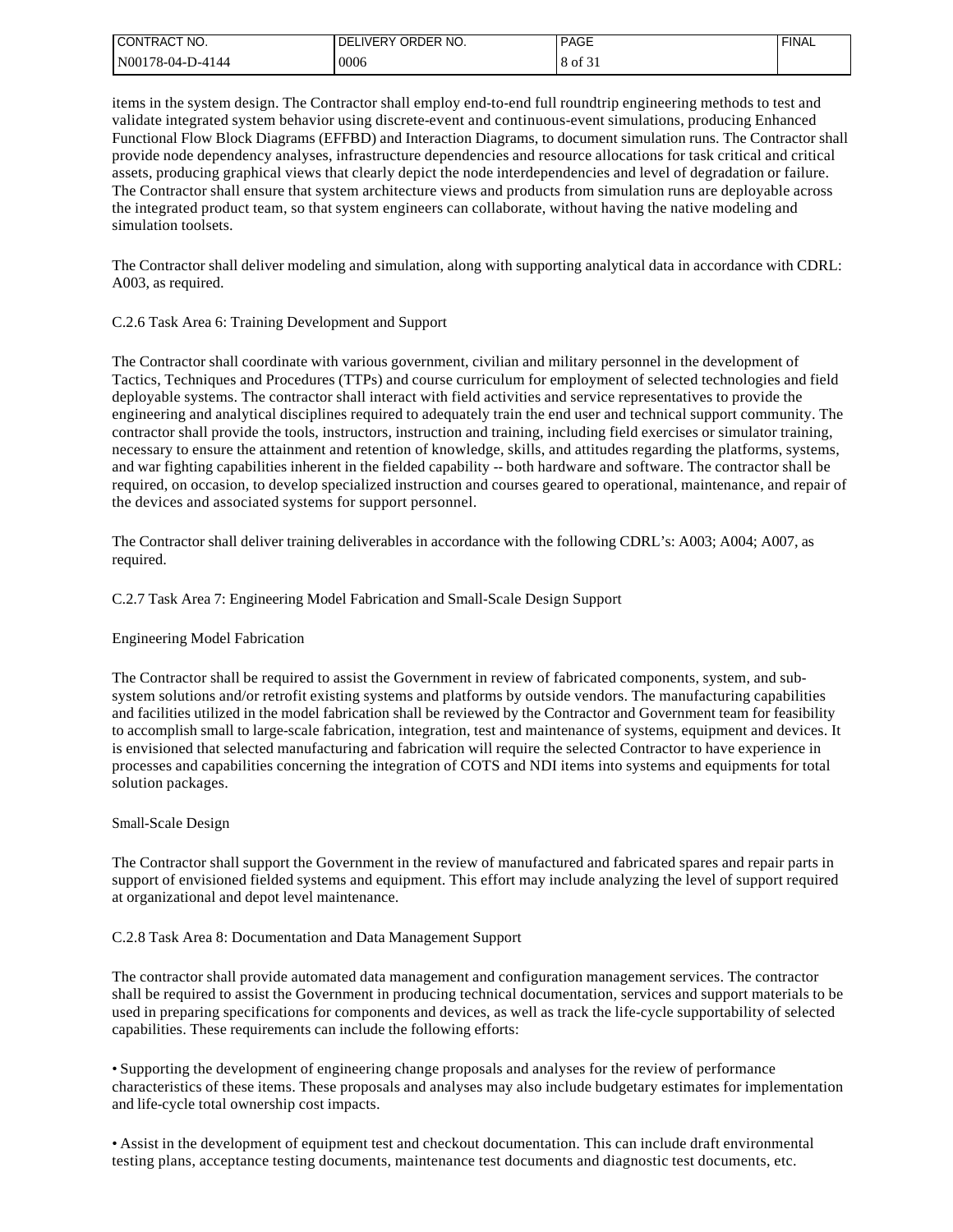| I CONTRACT NO.   | ' IVERY ORDER NO.<br>DF | <b>PAGE</b> | <b>FINAL</b> |
|------------------|-------------------------|-------------|--------------|
| N00178-04-D-4144 | 0006                    | оf<br>u     |              |

• Support the Government in the development and maintenance of equipment documentation for modifications, repairs, and alignments throughout the life cycle for the items. This includes the drawings, installation instructions, etc.

• Assist Government configuration management of the items to include modifications and upgrades as a result of maintenance efforts, technology refresh, redesign/reengineering, and obsolescence management.

• Support development of equipment and system operation and maintenance manuals, computer based training (CBT) syllabi, platform trainer documentation, interactive electronic technical manuals (IETMs), test and tear down documentation.

• Work with the Government in development of total logistics support, life-cycle strategies, provisioning documentation, spares and repair parts Documentation System support requirements, lifetime buy and Acquisition strategies, end of life software support strategies, web-based documentation, test equipment and calibration documentation.

The Contractor shall assist the Government in drafting, editing and finalizing the following:

- Project Status Briefings
- Project Status Reports
- Safety Analysis
- Test and Evaluation Plans
- Test and Evaluation Reports
- Summary Technical Reports
- Tactics, Techniques and Procedures (TTPs)

All of the processes and products of the contract must be readily visible and available to the Government for review to effectively and fully implement DoD Acquisition Reform initiatives for Integrated Digital Data Environment (IDDE) and Electronic Commerce/Electronic Data Interchange (EC/EDI). The Contractor shall provide on line capability to integrate, store, view, and retrieve all digital data, using MIL-STD-974 as guidance. All members of the contract team must have the capability to use, communicate, and exchange data directly using the same EC/EDI solution and associated tools. Data is characterized as either: (a) data generated by the contractor for accomplishment of tasks; or (b) data specified on the Contract Data Requirements List (CDRL) as being specifically deliverable to the Government. All data shall be made accessible to the Government in a timely manner to support Government analysis of the data in support of program or design reviews throughout the contract. The Contractor shall maximize the use of EDI, (e.g., Electronic Mail (E-mail), computer bulletin boards, Facsimile (Fax)), and other similar technologies for exchanging data to notify team members of events and updates by providing online access to such information. Where feasible and cost effective, the Contractor shall utilize the applications outlined in Table 2-1 (or software that generates products compatible with these applications) for documents that are to be delivered to the Government.

```
Table 2 1. Preferred Applications for Deliverable Documents
Document Category Recommended Application/Compatible Format*
Word Processing Microsoft Word®
Spreadsheets Microsoft Excel®
Project Planning Microsoft Project®
Presentation Software Microsoft PowerPoint®
Engineering Drawings or Sketches AutoCAD® release 13 or higher
* Current version at contract award, compatible with NMCI.
```
The Contractor shall deliver documentation and data products in accordance with the following CDRL's: A003; A004; A006, as required.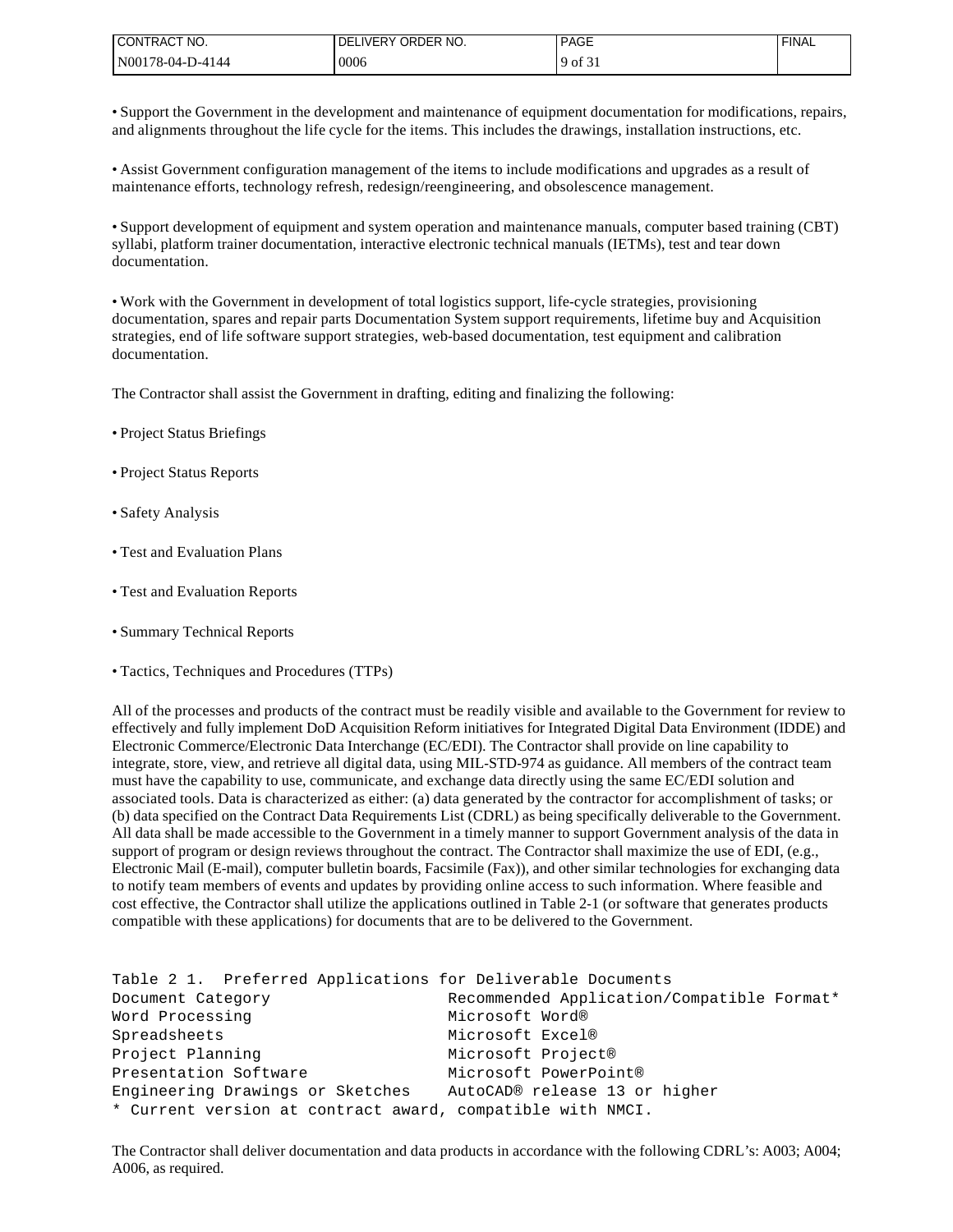| I CONTRACT NO.   | ! DELIVERY ORDER NO. | <b>PAGE</b>      | <b>FINAL</b> |
|------------------|----------------------|------------------|--------------|
| N00178-04-D-4144 | 0006                 | $10$ of $\sim$ . |              |

#### C.2.9 Task Area 9: Test and Evaluation Support

The contractor shall participate and document the results of laboratory, developmental and field-testing performed under the project. The contractor shall be responsible for the design of test methodologies and the performance of those tests to evaluate software and equipment capability as compared to documented criteria and objectives. The test planning and implementation shall address all specification requirements of the software or equipment being developed. The test plan shall include the standards, checklists, validation materials, procedures, technical measures of performance, and tasks necessary to conduct product assurance, quality assurance, reliability, and maintainability testing. The contractor shall also support developmental testing and analytical test and data analysis for selected technologies, prototyped capabilities, and related systems that require type class qualification. Selected actions required within this area will be the development of component test plans, development of a test data collection and analysis plan, coordinate and acquire range access and test assets to meet qualification and certification requirements. A rigorous system testing and evaluation is required to type classify and certify certain systems for military service introduction and fielding. As part of these initiatives, laboratory testing of components and deployment of the system (s) in controlled, instrumented environments will be necessary to provide data to satisfy human effects, environmental, safety and logistics provisions for system induction and fielding. The contractor shall develop and assist in the conduct of operational tests to measure effectiveness. This effort shall include systems integration and testing, site integration, test simulation and emulation, and test documentation. Writing of test plans, data recording (planning/storage), event reconstruction, data analysis and final report documentation of test results are products of the effort. Cross-coordination with multiple Government laboratories and activities are envisioned. Additional technologies and capabilities that require emergent RDDC and QRC shall take priority and shall be supported.

The Contractor shall provide and/or coordinate use of unique targeted equipments and associated interface hardware, software and operators/technicians needed to operate these equipments. This includes the provisioning of all jigs, mounts, configurations, and mock-ups to operate these equipments and obtain characterization measurements.

The contractor shall possess the resources and capabilities that will assist the Government in the following areas:

- Test and experimentation planning and execution
- High-speed, Standard video and digital photography for qualitative analysis
- Data extraction/collection and storage
- Posttest data analysis and reporting

The Contractor shall deliver test and evaluation deliverables in accordance with the following CDRL's: A003; A006; A007, as required.

### C.2.10 Task Area 10: Information System (IS) Development, Information Assurance (IA), and Information Technology (IT) Support

This task area consists of providing information system software analysis, requirements definition, design, development, test, modification, installation, implementation, quality assurance, training, and documentation to meet the evolving data storage and reporting needs of programs and management. Analyze existing IT and IS databases, web sites, and it applications and recommend new or improved interfaces and improved management tools that meet new management requirements, or improve management effectiveness and efficiency. Perform maintenance and technical support for local area networks (LAN) and wide area networks (wan) that are outside the cognizance of the Navy-Marine Corps Intranet (NMCI). Modify, implement and maintain web based information systems and links. Develop web-site structure, prepare documentation for population implement and maintain web sites. Provide systems engineering and technical support for establishment, test, upgrade, and operational support of systems, networks, workstations and support equipment hardware and software that are outside the cognizance of NMCI. Conduct analyses, develop, recommend, and implement, monitor, update, and maintain, practices, procedures, equipments, algorithms, and hardware that are outside the cognizance of NMCI.

The Contractor shall provide a variety of IT support services, including information systems design, development,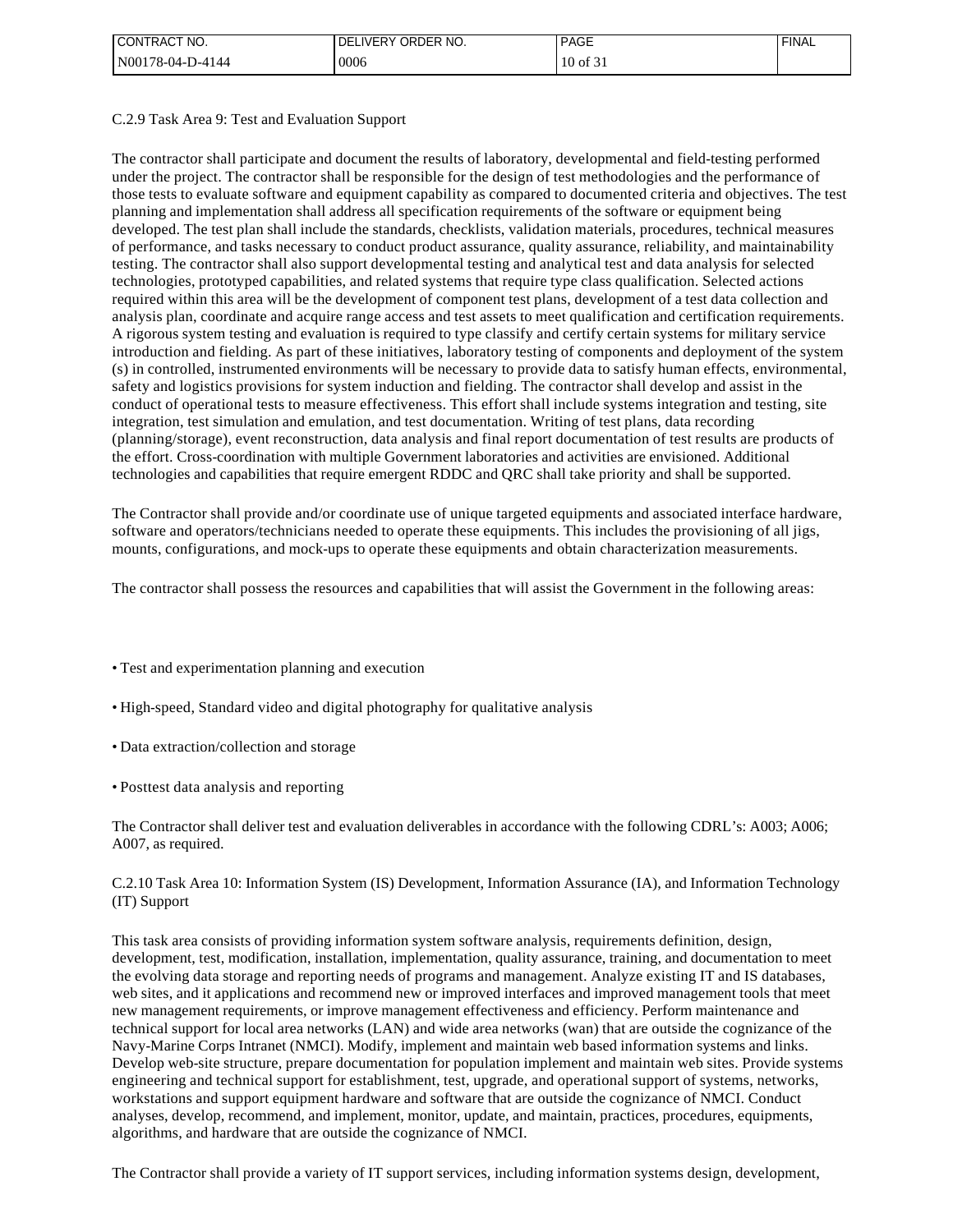| I CONTRACT NO.    | I DELIVERY ORDER NO. | <b>PAGE</b>               | <b>FINAL</b> |
|-------------------|----------------------|---------------------------|--------------|
| IN00178-04-D-4144 | 0006                 | $\cdot$ to to the $\cdot$ |              |

operations and maintenance, related services, information technology architecture, IT planning, internet content, statistical analysis support, and other computerized information services to be used on an "as-needed" basis. This includes Information Technology (IT) support requirements for distributed computing, programming, information systems, enterprise management, security management, security requirements, networks and microcomputer technology, including hardware repair and maintenance, software support, and operation, local and wide area network administration, management, operations, and support, tracking, and reporting.

The Contractor shall develop, recommend and test Information Assurance (IA) methods for data transmission, including the data definition model and the physical schema, produced as DoDAF views from the system engineering repository.

The Contractor shall develop, deploy and update system architectures for web-hosting of working group reviews.

The Contractor shall develop, implement and maintain fully traceable, integrated requirements and test procedures and shall provide requirements diagrams depicting the traceability relationships.

The Contractor shall deliver documentation and data in accordance with the following CDRL's: A003; A006; A007, as required.

C.2.11 Task Area 11: Reporting Requirements

The contractor shall submit monthly status reports. The reports shall include the following elements:

- Contractor's name and address
- Contractor number
- Date of report
- Period covered by report
- Man hours expended by discipline for the reporting period, and cumulatively during the contract
- Cost curves portraying actual/projected conditions through contract
- Cost incurred for the reporting period and total contractual expenditures as of report date

• Description of progress made during period reported, including problem areas encountered, recommendations, if any for subsequent solution beyond the scope of this contract;

- Trips and significant results; and
- Plans for activities during the following period

The Contractor shall provide monthly reports and any additional reporting, documentation, schedules, illustrations and drawings in a timely manner, as are requisites to the various task activities of the contract in accordance with the following CDRL's: A003 and A005.

#### C.3 TRAVEL

In performance of the contract, the contractor shall be required to travel both CONUS and OCONUS; therefore, the contractor representatives shall possess a current US Passport and Visa (specific to requirement) to facilitate international travel. The Government shall define destination and country clearance information when travel to a foreign country is required. Costs associated with travel and lodging shall be reimbursed in accordance with the Federal Joint Travel Regulations (JTR). The contractor shall provide a trip report (CDRL A003) within 10 days after the completion of the trip. Anticipated travel in support of the project tasking is delineated below.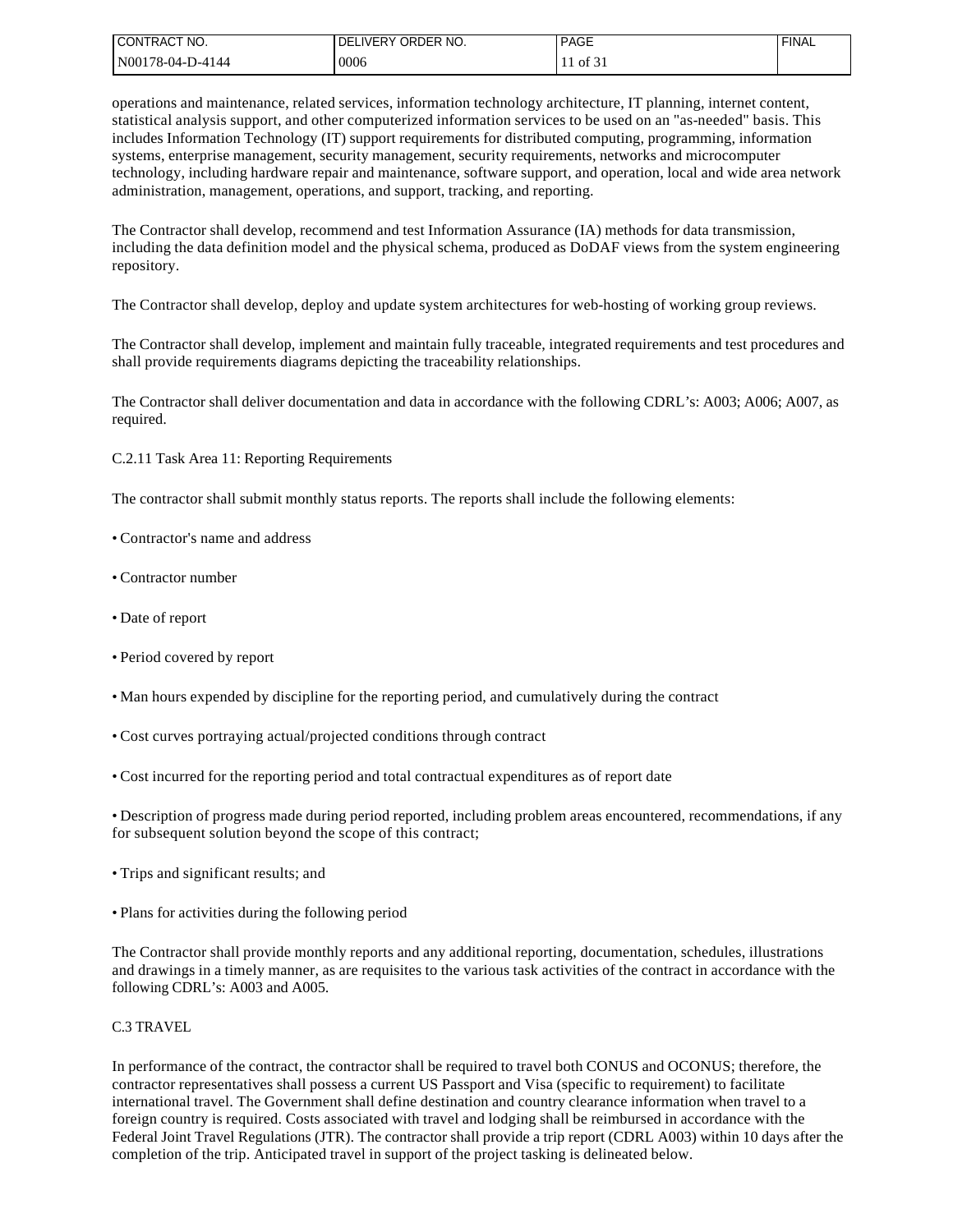| NO.<br><b>ICONT</b><br>''RAC⊤ | IVERY ORDER NO.<br>DE) | <b>PAGE</b><br>_____ | <b>FINAL</b> |
|-------------------------------|------------------------|----------------------|--------------|
| IN00178-04-D-4144             | 0006                   | $\sim$<br>201.1      |              |

Anticipated Contractor Travel

| Destinations              | Number of trips |  |                |  | Number of days |                  |  | Number of people |
|---------------------------|-----------------|--|----------------|--|----------------|------------------|--|------------------|
| Salt Lake City, UT        | 2               |  | 4              |  |                |                  |  |                  |
| San Antonio, TX           | 2               |  | 4              |  |                |                  |  |                  |
| Miami, FL                 |                 |  | 4              |  |                |                  |  |                  |
| Picatinny, NJ             |                 |  |                |  |                |                  |  |                  |
| Day Trips from Dahlgren   |                 |  |                |  |                |                  |  |                  |
| Destinations              | Number of trips |  | Number of days |  |                | Number of people |  |                  |
| 18<br>Washington, $DC(1)$ |                 |  |                |  |                |                  |  |                  |
| Aberdeen, MD(2)           | 4               |  |                |  |                |                  |  |                  |
| Edgewood, MD(3)           | 4               |  |                |  |                |                  |  |                  |
| Norfolk, VA(4)            |                 |  |                |  |                |                  |  |                  |
| Charlottesville, VA(5) 4  |                 |  |                |  |                |                  |  |                  |
| Overseas Travel           |                 |  |                |  |                |                  |  |                  |
| Destinations              | Number of trips |  | Number of days |  |                | Number of people |  |                  |
| Manama, Bahrain           | 2               |  | 5              |  |                |                  |  |                  |
| Tokyo, Japan              |                 |  |                |  |                |                  |  |                  |

Notes: (1) - Washington Navy Yard (WNY) (1) - Office of Naval Intelligence (ONI) (1) - Office of the Assistant Secretary of Defense for Homeland Defense (OASD) (1) - Pentagon (2) - Aberdeen Test Center (ATC) (3) - Edgewood Chemical and Biological Command (ECBC) (4) - Afloat Training Group (ATG) (4) - Center for Anti-Terrorism Security Forces (CENATSF) (4) - National Ground Intelligence Center (NGIC)

# C.4 SPECIAL CONTRACT REQUIREMENTS

#### C.4.1 Security/Place of Performance

Classification levels anticipated will be at the GENSER/TOP SECRET level. Key Personnel associated with this contractual effort shall be required to have a DoD "TOP SECRET" clearance. The following three key personnel must possess a Top Secret Clearance at time of award of this order: Senior Engineer, Principal Engineer and Junior Engineer.

Performance of this task shall require access to classified information, systems and system data/products and detailed analysis of systems. Additionally, The Contractor needs to maintain a "TOP SECRET" clearance because the Contractor will be working with Operation and Contingency Plans and Combatant Command, Service and Defense Sector data to perform analysis to determine Defense Critical Assets. The Contractor will utilize that information to determine criticality, dependency and impact to the Department of Defense. A separate DD 254-E shall be required and applicable Security Classification Guide (SCG) shall be enforced. Other contractor personnel selected in support of this contractual effort should be screened, processed and adjudicated to allow access to information and compartments at the "TOP SECRET" classification. TOP SECRET classification should be in the process so that when the task order is awarded, the personnel can be quickly upgraded.

The contractor must be capable of processing and securely storing up to "SECRET" level information in their facility. Additionally, secure voice (STU/STE) capability is required at the contractor facility to support technical, data, and programmatic discussions and information exchange when the need arises.

All deliverables associated with this contact shall fall within the applicable DD254 and cited SCG provisions of the contract.

Contractor would be at their site 90% of the time and at NSWCDD 10% of the time for meetings."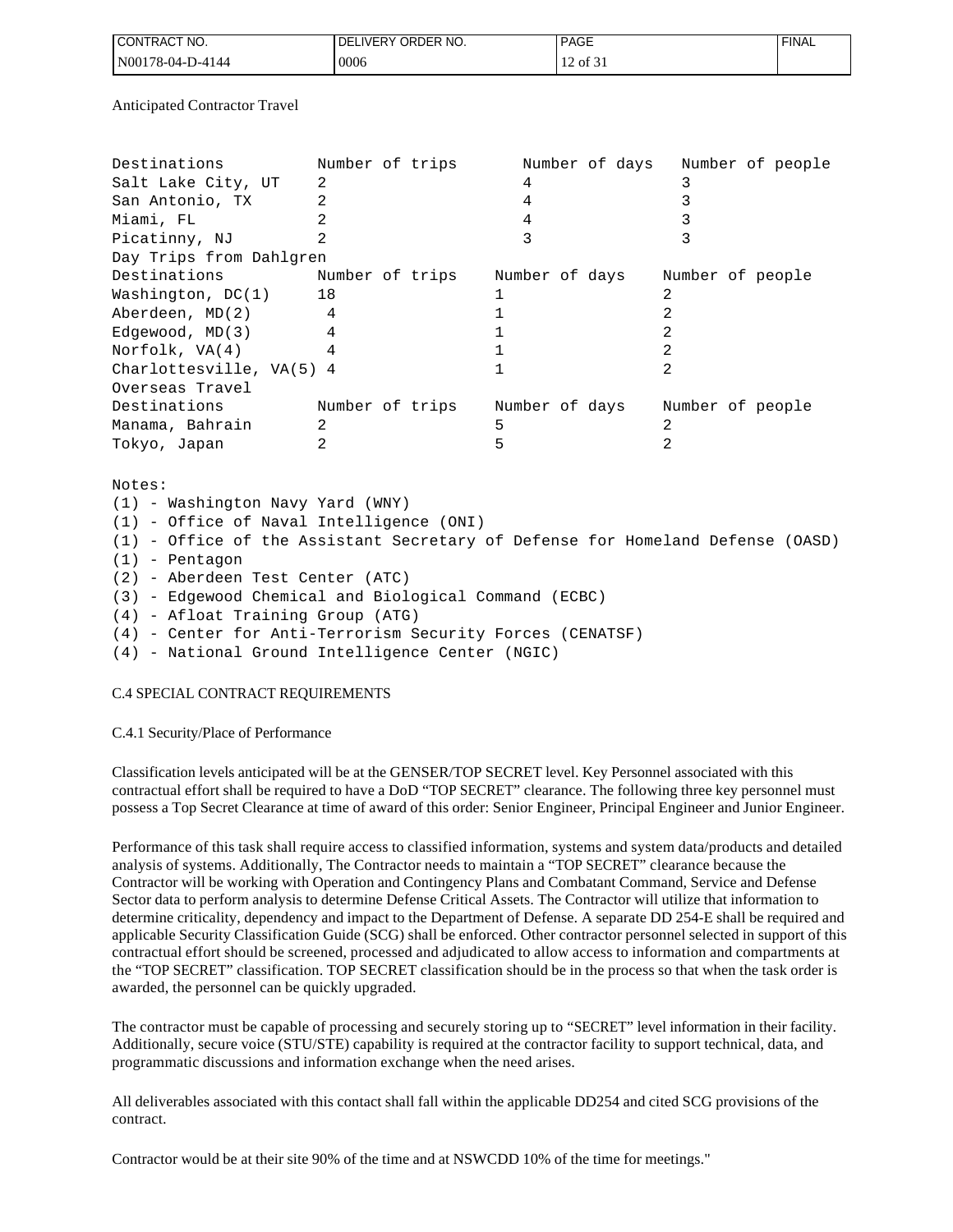| <b>ICONTRACT NO.</b> | ! DELIVERY ORDER NO. | <b>PAGE</b>     | <b>FINAL</b> |
|----------------------|----------------------|-----------------|--------------|
| IN00178-04-D-4144    | 0006                 | $\degree$ of 3. |              |

#### C.4.2 Non-Disclosure Agreements

Contractor personnel will be required, from time to time, to sign non-disclosure statements as applicable to specific Statement of Work tasking. The TOM/Contract Specialist will notify the contractor of the number and type of personnel that will need to sign the Non-Disclosure agreements. The signed Non-Disclosure Agreements shall be incorporated into the Contract.

# C.5 CONTRACT ADMINISTRATION

### C.5.1 Government Furnished Information

The Task Order Manager (TOM) or his designated representative will provide Government Furnished Information (GFI) throughout the performance period of this task order as required.

#### C.5.2 Performance Evaluation

Contractor performance in each of the task areas of the SOW will be evaluated against the criteria established in the quality assurance surveillance plan.

# DIGITAL DELIVERY OF DATA

(a) Delivery by the contractor to the Government of certain technical data and other data is now frequently required in digital form rather than as hard copy. Such delivery may cause confusion between data rights and computer software rights. It is agreed that, to the extent that any such data is computer software by virtue of its delivery in digital form, the Government will be licensed to use that digital-form data with exactly the same rights and limitations as if the data had been delivered as hard copy.

(b) Any limited rights legends or other allowed legends placed by a contractor on technical data or other data delivered in digital form shall be digitally included on the same media as the digital-form data and must be associated with the corresponding digital-form technical data to which the legends apply to the extent possible. Such legends shall also be placed in human-readable form on a visible surface of the media carrying the digital-form data as delivered, to the extent possible.

-

# HQ C-2-0002 ACCESS TO PROPRIETARY DATA OR COMPUTER SOFTWARE (NAVSEA) (JUN 1994)

(a) Performance under this contract may require that the contractor have access to technical data, computer software, or other sensitive data of another party who asserts that such data or software is proprietary. If access to such data or software is required or to be provided, the contractor shall enter into a written agreement with such party prior to gaining access to such data or software. The agreement shall address, at a minimum, (1) access to, and use of, the proprietary data or software exclusively for the purposes of performance of the work required by this contract, and (2) safeguards to protect such data or software from unauthorized use or disclosure for so long as the data or software remains proprietary. In addition, the agreement shall not impose any limitation upon the Government or its employees with respect to such data or software. A copy of the executed agreement shall be provided to the Contracting Officer. The Government may unilaterally modify the contract to list those third parties with which the contractor has agreement(s).

(b) The contractor agrees to: (1) indoctrinate its personnel who will have access to the data or software as to the restrictions under which access is granted; (2) not disclose the data or software to another party or other contractor personnel except as authorized by the Contracting Officer; (3) not engage in any other action, venture, or employment wherein this information will be used, other than under this contract, in any manner inconsistent with the spirit and intent of this requirement; (4) not disclose the data or software to any other party, including, but not limited to, joint venturer, affiliate, successor, or assign of the contractor; and (5) reproduce the restrictive stamp, marking, or legend on each use of the data or software whether in whole or in part.

(c) The restrictions on use and disclosure of the data and software described above also apply to such information received from the Government through any means to which the contractor has access in the performance of this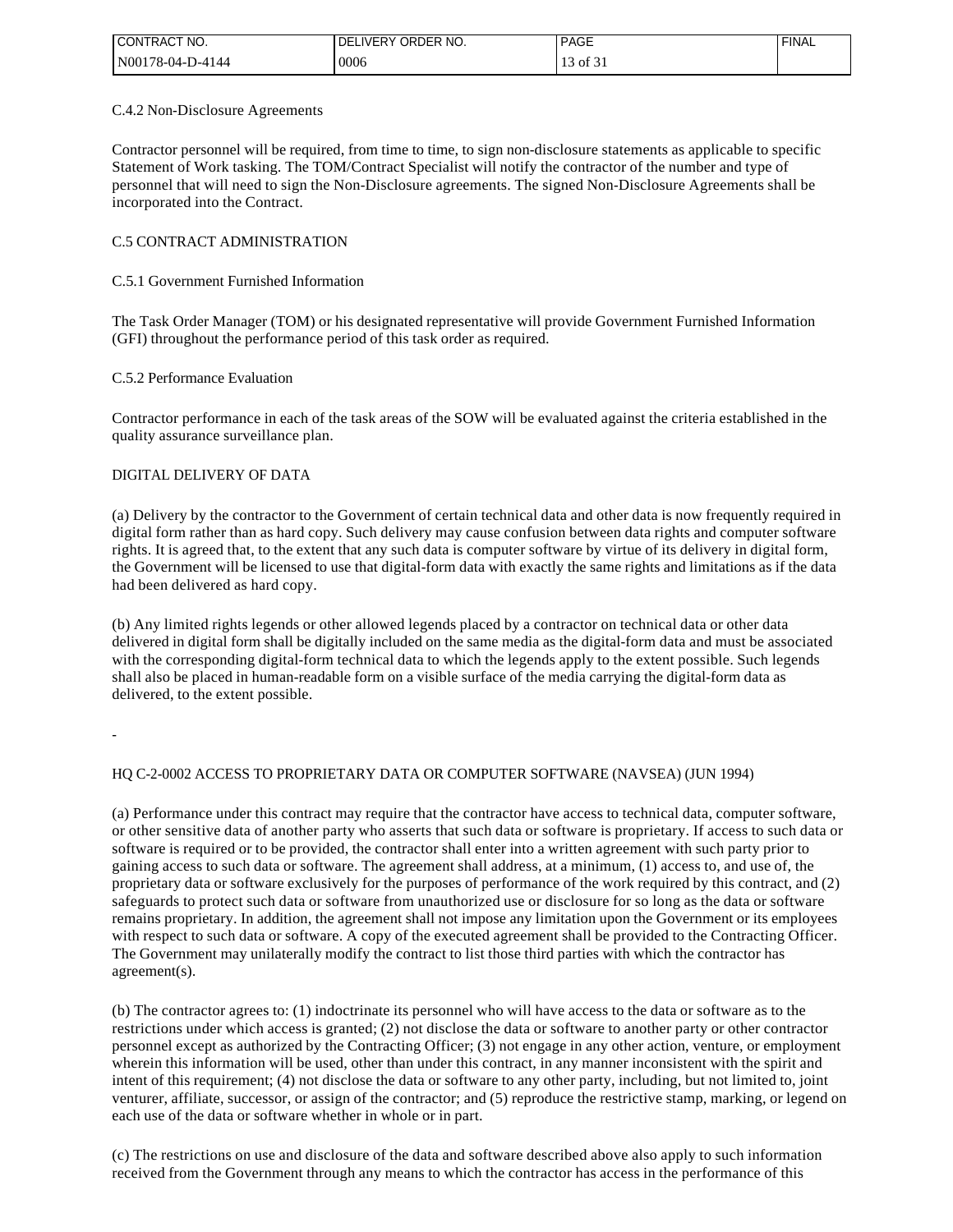| I CONTRACT NO.   | I DELIVERY ORDER NO. | <b>PAGE</b>       | <b>FINAL</b> |
|------------------|----------------------|-------------------|--------------|
| N00178-04-D-4144 | 0006                 | $\sim$<br>0Ī<br>4 |              |

contract that contains proprietary or other restrictive markings.

(d) The contractor agrees that it will promptly notify the Contracting Officer of any attempt by an individual, company, or Government representative not directly involved in the effort to be performed under this contract to gain access to such proprietary information. Such notification shall include the name and organization of the individual, company, or Government representative seeking access to such information.

(e) The contractor shall include this requirement in subcontracts of any tier which involve access to information covered by paragraph (a), substituting "subcontractor" for "contractor" where appropriate.

(f) Compliance with this requirement is a material requirement of this contract.

-

#### HQ C-2-0037 ORGANIZATIONAL CONFLICT OF INTEREST (NAVSEA) (JUL 2000)

(a) "Organizational Conflict of Interest" means that because of other activities or relationships with other persons, a person is unable or potentially unable to render impartial assistance or advice to the Government, or the person's objectivity in performing the contract work is or might be otherwise impaired, or a person has an unfair competitive advantage. "Person" as used herein includes Corporations, Partnerships, Joint Ventures, and other business enterprises.

(b) The contractor warrants that to the best of its knowledge and belief, and except as otherwise set forth in the contract, the contractor does not have any organizational conflict of interest(s) as defined in paragraph (a).

(c) It is recognized that the effort to be performed by the contractor under this contract may create a potential organizational conflict of interest on the instant contract or on a future acquisition. In order to avoid this potential conflict of interest, and at the same time to avoid prejudicing the best interest of the Government, the right of the contractor to participate in future procurement of equipment and/or services that are the subject of any work under this contract shall be limited as described below in accordance with the requirements of FAR 9.5.

(d) (1) The contractor agrees that it shall not release, disclose, or use in any way that would permit or result in disclosure to any party outside the Government any information provided to the contractor by the Government during or as a result of performance of this contract. Such information includes, but is not limited to, information submitted to the Government on a confidential basis by other persons. Further, the prohibition against release of Government provided information extends to cover such information whether or not in its original form, e.g., where the information has been included in contractor generated work or where it is discernible from materials incorporating or based upon such information. This prohibition shall not expire after a given period of time.

--(2) The contractor agrees that it shall not release, disclose, or use in any way that would permit or result in disclosure to any party outside the Government any information generated or derived during or as a result of performance of this contract. This prohibition shall expire after a period of three years after completion of performance of this contract.

 $-(3)$  The prohibitions contained in subparagraphs (d)(1) and (d)(2) shall apply with equal force to any affiliate of the contractor, any subcontractor, consultant, or employee of the contractor, any joint venture involving the contractor, any entity into or with which it may merge or affiliate, or any successor or assign of the contractor. The terms of paragraph (f) of this Special Contract Requirement relating to notification shall apply to any release of information in contravention of this paragraph (d).

(e) The contractor further agrees that, during the performance of this contract and for a period of three years after completion of performance of this contract, the contractor, any affiliate of the contractor, any subcontractor, consultant, or employee of the contractor, any joint venture involving the contractor, any entity into or with which it may subsequently merge or affiliate, or any other successor or assign of the contractor, shall not furnish to the United States Government, either as a prime contractor or as a subcontractor, or as a consultant to a prime contractor or subcontractor, any system, component or services which is the subject of the work to be performed under this contract. This exclusion does not apply to any recompetition for those systems, components or services furnished pursuant to this contract. As provided in FAR 9.505-2, if the Government procures the system, component, or services on the basis of work statements growing out of the effort performed under this contract, from a source other than the contractor, subcontractor, affiliate, or assign of either, during the course of performance of this contract or before the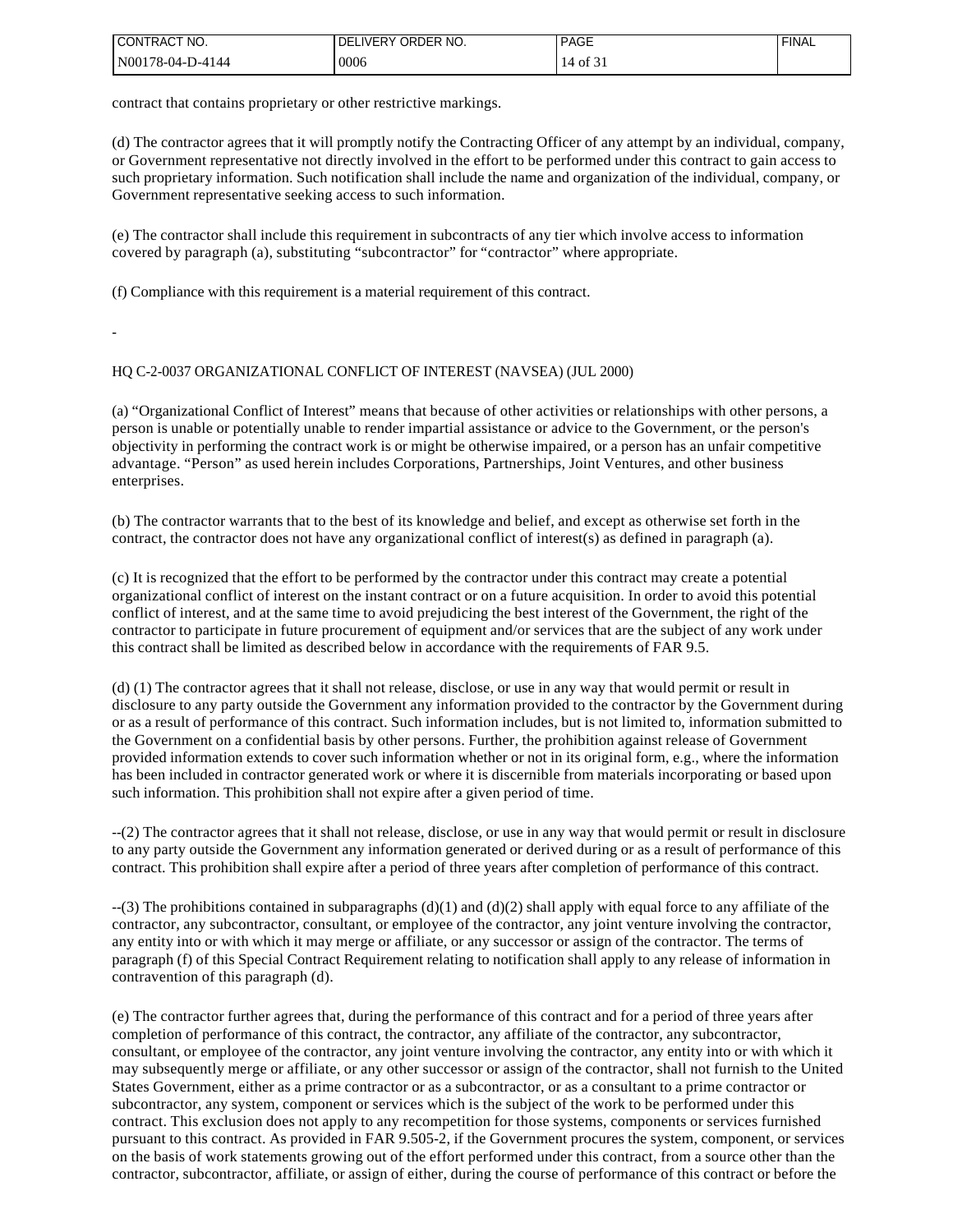| I CONTRACT NO.   | IVERY ORDER NO.<br>DE | <b>PAGE</b>         | <b>FINAL</b> |
|------------------|-----------------------|---------------------|--------------|
| N00178-04-D-4144 | 0006                  | $\sim$ 01 כי $\sim$ |              |

three year period following completion of this contract has lapsed, the contractor may, with the authorization of the cognizant Contracting Officer, participate in a subsequent procurement for the same system, component, or service. In other words, the contractor may be authorized to compete for procurement(s) for systems, components or services subsequent to an intervening procurement.

(f) The contractor agrees that, if after award, it discovers an actual or potential organizational conflict of interest, it shall make immediate and full disclosure in writing to the Contracting Officer. The notification shall include a description of the actual or potential organizational conflict of interest, a description of the action which the contractor has taken or proposes to take to avoid, mitigate, or neutralize the conflict, and any other relevant information that would assist the Contracting Officer in making a determination on this matter. Notwithstanding this notification, the Government may terminate the contract for the convenience of the Government if determined to be in the best interest of the Government.

(g) Notwithstanding paragraph (f) above, if the contractor was aware, or should have been aware, of an organizational conflict of interest prior to the award of this contract or becomes, or should become, aware of an organizational conflict of interest after award of this contract and does not make an immediate and full disclosure in writing to the Contracting Officer, the Government may terminate this contract for default.

(h) If the contractor takes any action prohibited by this requirement or fails to take action required by this requirement, the Government may terminate this contract for default.

(i) The Contracting Officer's decision as to the existence or nonexistence of an actual or potential organizational conflict of interest shall be final.

(j) Nothing in this requirement is intended to prohibit or preclude the contractor from marketing or selling to the United States Government its product lines in existence on the effective date of this contract; nor, shall this requirement preclude the contractor from participating in any research and development or delivering any design development model or prototype of any such equipment. Additionally, sale of catalog or standard commercial items are exempt from this requirement.

(k) The contractor shall promptly notify the Contracting Officer, in writing, if it has been tasked to evaluate or advise the Government concerning its own products or activities or those of a competitor in order to ensure proper safeguards exist to guarantee objectivity and to protect the Government's interest.

(l) The contractor shall include this requirement in subcontracts of any tier which involve access to information or situations/conditions covered by the preceding paragraphs, substituting "subcontractor" for "contractor" where appropriate.

(m) The rights and remedies described herein shall not be exclusive and are in addition to other rights and remedies provided by law or elsewhere included in this contract.

(n) Compliance with this requirement is a material requirement of this contract.

-

# Ddl-C41 TERMINATION OF EMPLOYEES WITH NSWCDD BASE ACCESS

The contractor shall insure that all employees who have a NSWCDD badge and/or bumper sticker turn-in the badge and remove the bumper sticker immediately upon termination of their employment under this order. The above requirement shall be made a part of the standard employee facility clearance procedures for all separated personnel. The contractor shall advise NSWCDD Physical Security of all changes in their contract personnel requiring NSWCDD base access.

For involuntarily separated personnel and those separated under adverse circumstances, the contractor shall notify NSWCDD Physical Security in advance of the date, time and location where the NSWCDD representative may physically remove the employee's automobile bumper sticker and retrieve the NSWCDD badge prior to the employee departing the contractor's facility. In the event the employee is separated in his or her absence, the contractor shall immediately notify NSWCDD Physical Security of the separation and make arrangements between the former employee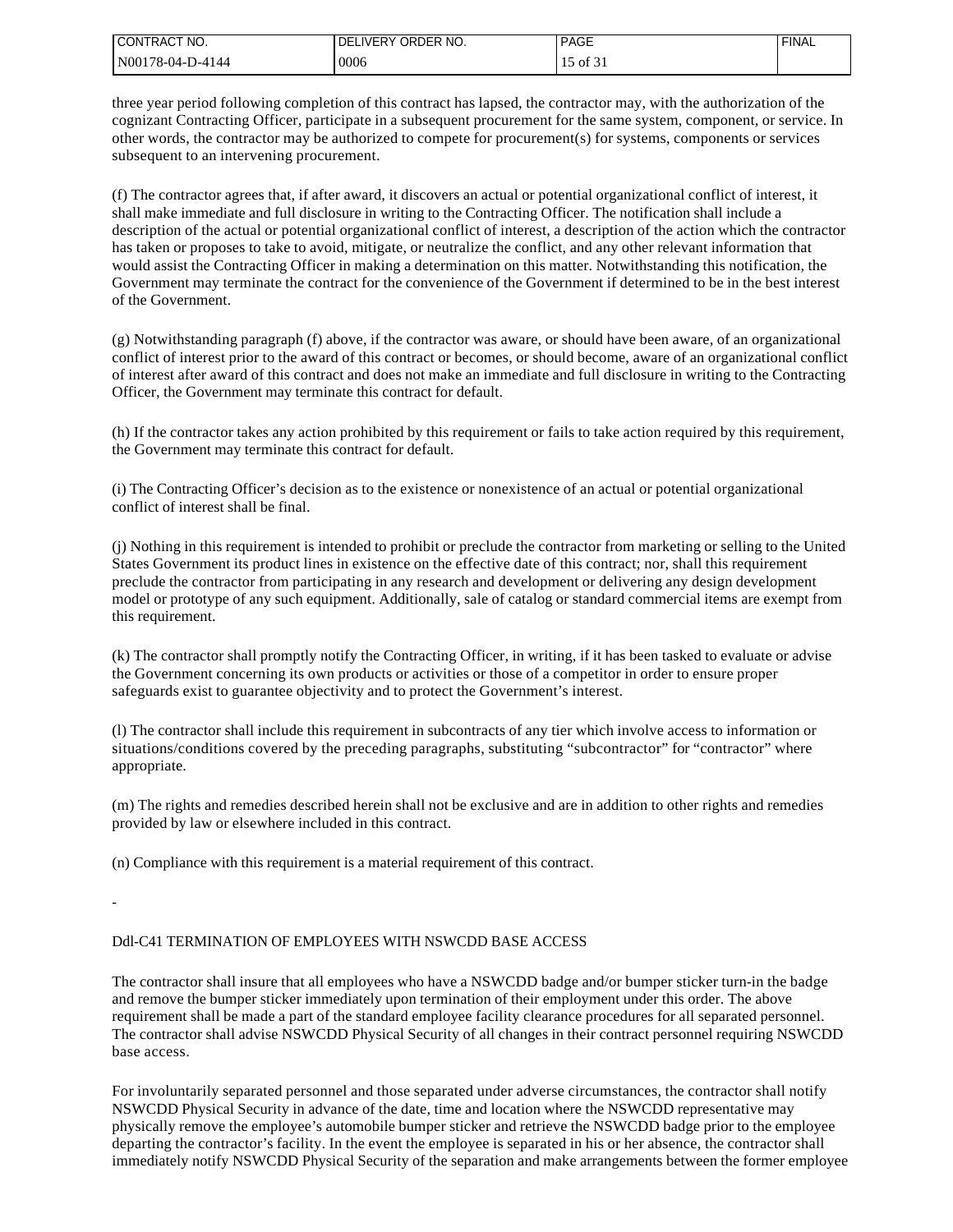| <b>I CONTRACT NO.</b> | I DELIVERY ORDER NO. | <b>PAGE</b>  | <b>FINAL</b> |
|-----------------------|----------------------|--------------|--------------|
| N00178-04-D-4144      | 0006                 | $16$ of $31$ |              |

and NSWCDD Physical Security for the return of the badge and removal of the sticker.

USE OF INFORMATION SYSTEM (IS) RESOURCES

Contractor Provision of IS Resources

-

Except in special circumstances explicitly detailed elsewhere in this document, the contractor shall provide all IS resources needed in the performance of this contract. This includes, but is not limited to, computers, software, networks, and addresses.

#### Contractor Use of NSWCDD IS Resources

In the event that the contractor is required to have access to NSWCDD IS resources, the login name (common id) and associated information shall be registered with the NSWCDD site issuing authority. If the contractor requires access to applications/systems that utilize public key (PK) cryptography, the contractor is responsible for obtaining requisite PK certificates from a DOD or External Certificate Authority.

If this contract requires that the contractor be granted access and use of NSWCDD IS resources (at any site), the IS shall be accredited for contractor use in accordance with procedures specified by the Information Assurance Office. The accreditation shall include COR certification that the use and access is required by this contract.

# Connections Between NSWCDD and Contractor Facilities

If there is a requirement (specifically delineated elsewhere in this contract) for interconnection between any facilities and/or ISs owned or operated by the contractor, such interconnection shall take place only after approval from the NSWCDD IS Security Office. All such connections as well as the ISs connected thereto will be accredited in accordance with DOD policy (DODI 5200.40) by the cognizant Designated Approving Authority (DAA) and comply with the requirements of CJCSI 6211.02B regarding Memorandums of Agreement. All such connections will be made outside the appropriate NSWCDD firewall.

Accreditation of Contractor-owned ISs

All ISs used in the performance of this contract will be accredited in accordance with the Defense Information Technology System Certification and Accreditation Process by the cognizant NSWCDD DAA. ISs processing classified information will be accredited by Defense Security Services (DSS).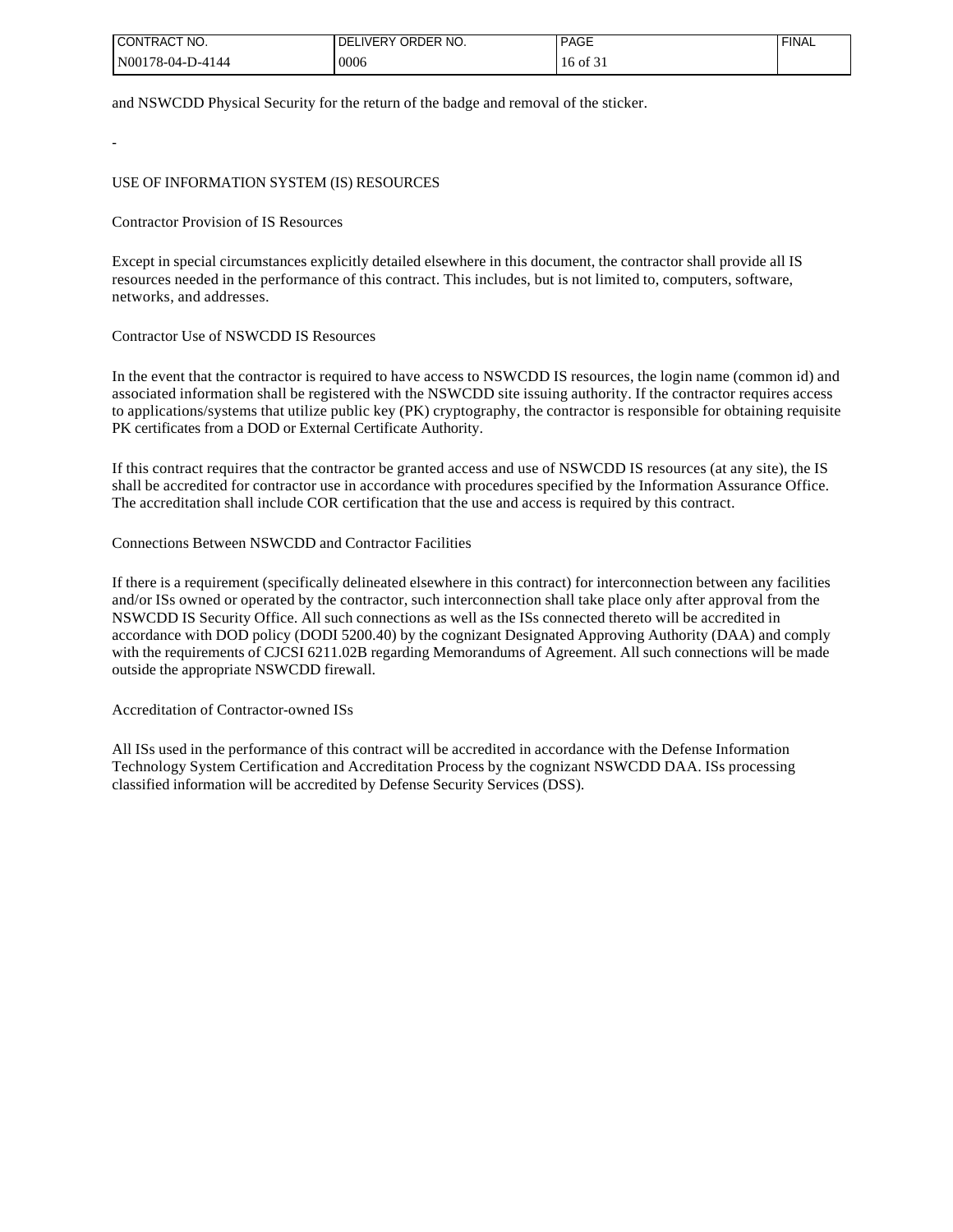| I CONTRACT NO.   | ! DELIVERY ORDER NO. | <b>PAGE</b>                         | <b>FINAL</b> |
|------------------|----------------------|-------------------------------------|--------------|
| N00178-04-D-4144 | 0006                 | of $31$<br>$\overline{\phantom{0}}$ |              |

# **SECTION D PACKAGING AND MARKING**

Packaging and Marking shall be in accordance with Section D of the SeaPort-e contract.

Technical reports and other deliverable items shall identify the contract and task order numbers.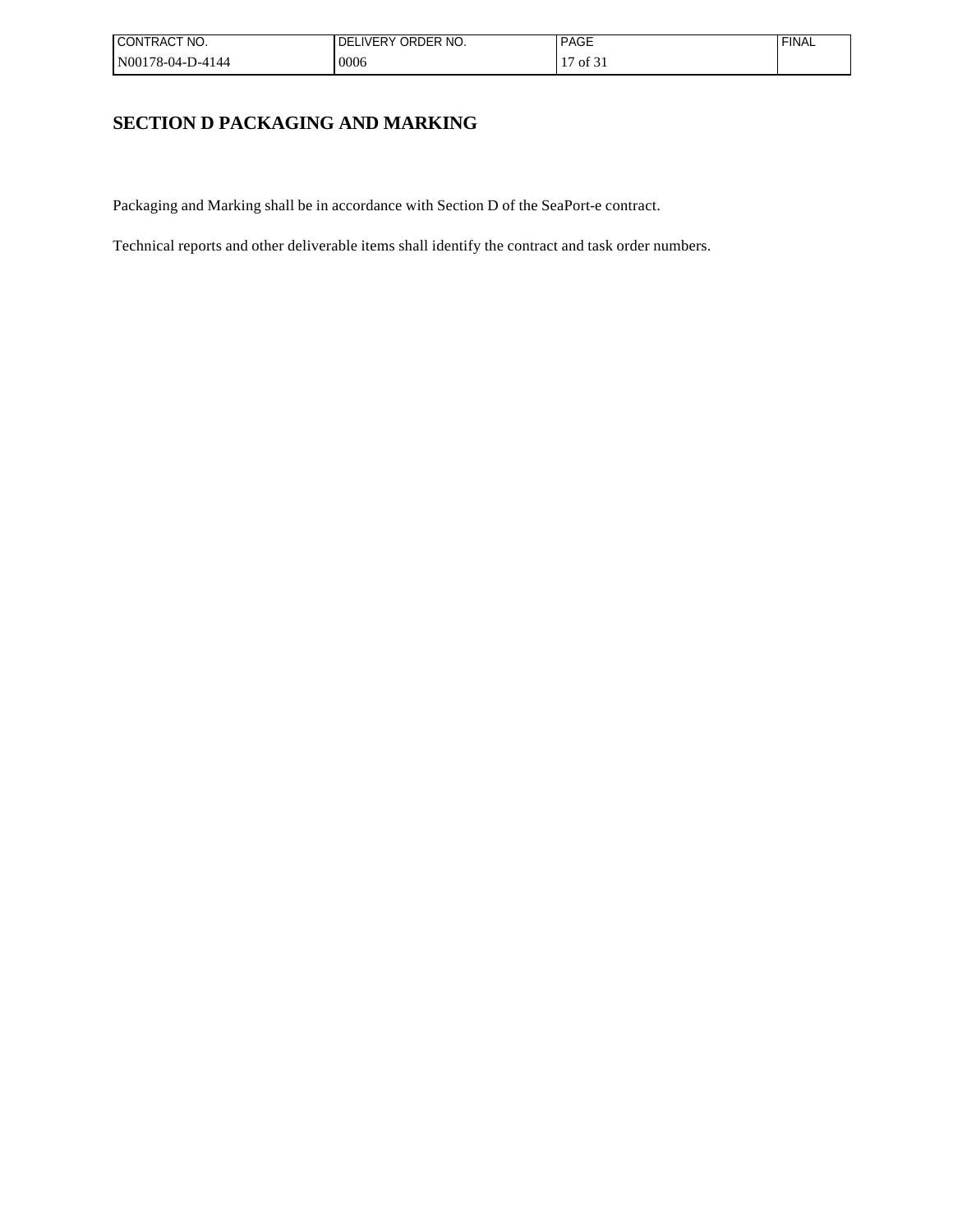| ' CONTRACT NO.   | ! DELIVERY ORDER NO. | <b>PAGE</b>                                   | <b>FINAL</b> |
|------------------|----------------------|-----------------------------------------------|--------------|
| N00178-04-D-4144 | 0006                 | $\sim$ $\sim$<br>18<br>$\cdot$ × of $\circ$ . |              |

# **SECTION E INSPECTION AND ACCEPTANCE**

Inspection and acceptance will be performed by NSWCDD, Dahlgren, Virginia by the TOM designated herein.

# PERFORMANCE-BASED CONTRACT REVIEW AND ACCEPTANCE PROCEDURES

(a) This is a performance-based contract as defined in FAR 37.6. Contractor performance will be reviewed in accordance with the Quality Assurance Surveillance Plan (QASP) included as Attachment J.2.

(b) The QASP defines that this review and acceptance will be come part of the annual Contractor Performance Assessment Reporting System (CPARS). The contractor may obtain more information regarding the CPARS process at the following Internet site:

[http://cpars.navy.mil](http://cpars.navy.mil/)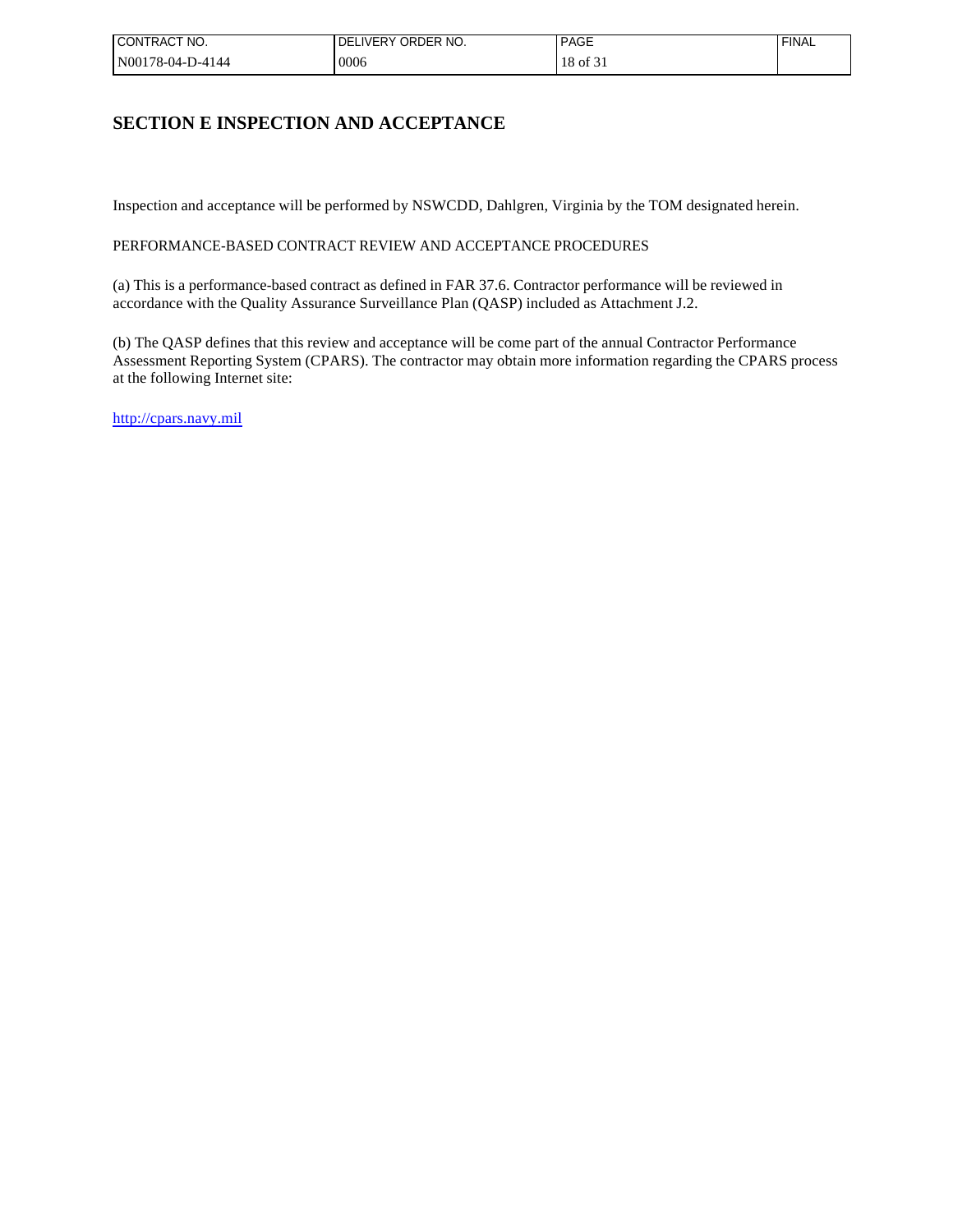| I CONTRACT NO.   | ! DELIVERY ORDER NO. | <b>PAGE</b>    | <b>FINAL</b> |
|------------------|----------------------|----------------|--------------|
| N00178-04-D-4144 | 0006                 | of $3i$<br>1Q. |              |

# **SECTION F DELIVERABLES OR PERFORMANCE**

CLIN - DELIVERIES OR PERFORMANCE

The period of performance for each Task Order period is shown below.

CLINs 1000/3000 BASE PERIOD 16 May 2007 to 15 May 2009 CLINs 1001/3001 BASE PERIOD 20 September 2007 to 19 September 2008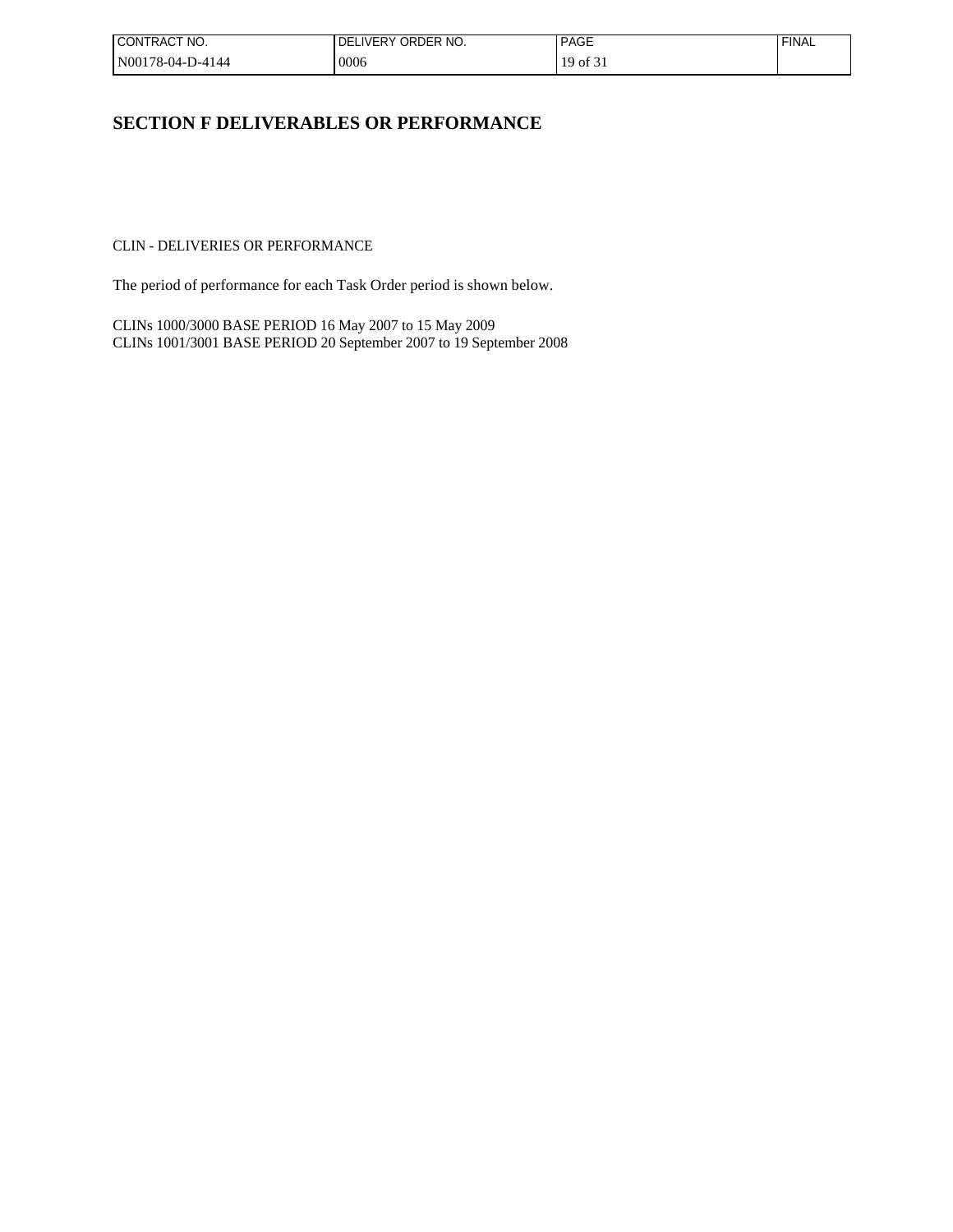| CONTRACT NO.       | 'DELIVERY ORDER NO. | <b>PAGE</b>         | <b>FINAL</b> |
|--------------------|---------------------|---------------------|--------------|
| $N00178-04-D-4144$ | 0006                | $20 \text{ of } 31$ |              |

# **SECTION G CONTRACT ADMINISTRATION DATA**

POINTS OF CONTACT FOR THIS ORDER

TASK ORDER MANAGER (TOM) ATTN: STANLEY C. SHULER, Z21 NAVAL SURFACE WARFARE CENTER DAHLGREN NAVY ANTITERROSIM TECHNOLOGY BRANCH 18372 FRONTAGE RD SUITE 318 DAHLGREN, VA 22448-5160 stanley.shuler@navy.mil 540-653-1989

CONTRACT SPECIALIST (CS) ATTN: KATIE SAMULEVICH, XDS13-1 NAVAL SURFACE WARFARE CENTER DAHLGREN CONTRACTS DIVISION 17632 DAHLGREN RD SUITE 157 DAHLGREN, VA 22448-5110 katie.samulevich@navy.mil 540-653-7765

CONTRACTING OFFICER (CO) ATTN: JANICE S. WILLIAMS, XDS13-15 NAVAL SURFACE WARFARE CENTER DAHLGREN CONTRACTS DIVISION 17632 DAHLGREN RD SUITE 157 DAHLGREN, VA 22448-5110 janice.williams@navy.mil 540-653-7765 -

A Post-Award Conference will be conducted 15 days after award of the contract. Location TBD.

- SEA 5252.216-9122 LEVEL OF EFFORT (DEC 2000)

(a) The contractor agrees to provide the total level of effort specified below in performance of the work described in the SOW of this task order. The total level of effort for the performance of this order shall be the total man-hours of direct labor, including subcontractor direct labor for those subcontractors specifically identified in the contractor's proposal as having hours included in the proposed level of effort. The man-hours are listed below. (The table below and the blank in paragraph (d) are to be completed by the offeror as part of their proposal.)

|                         |  | TOTAL MANHOURS | Compensated | Uncompensated |
|-------------------------|--|----------------|-------------|---------------|
| Base Period (CLIN 1000) |  | 24,262         | 24,262      |               |
| Base Period (CLIN 1001) |  | 5,625          | 5,625       |               |

(b) Listed above are both the compensated and uncompensated man-hours associated with this order.

Uncompensated effort is defined as hours provided by personnel in excess of 40 hours per week without additional compensation for such excess work. All other effort is defined as compensated effort. If no effort is indicated in the uncompensated column above, uncompensated effort performed by the contractor shall not be counted in fulfillment of the level of effort obligations under this contract.

(c) Effort performed in fulfilling the total level of effort obligations specified above shall only include effort performed in direct support of this order and shall not include time and effort expended on such things as (local travel to and from an employee's usual work location), uncompensated effort while on travel status, truncated lunch periods, work (actual or inferred) at an employee's residence or other non-work locations (unless telecommuting is specifically addressed in the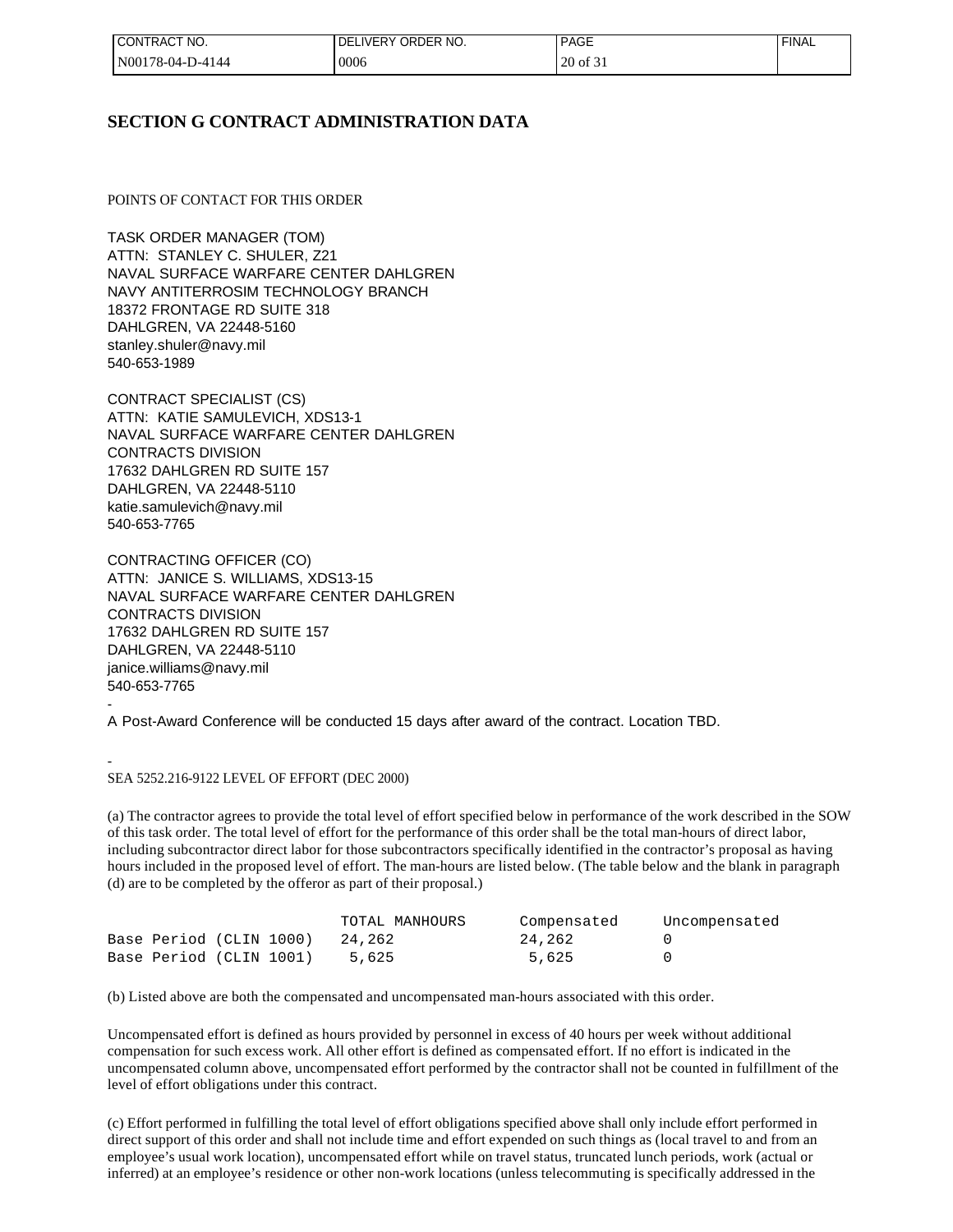| CT NO.<br>'CONTRAC       | ORDER NO.<br>DE.<br>. IVFRY | $\sim$<br>DAG.<br>בטרי | <b>FINAL</b> |
|--------------------------|-----------------------------|------------------------|--------------|
| $'N00178-04-L$<br>D-4144 | 0006                        | ОI<br>، ب              |              |

contractor's/subcontractor's personnel policy and presented in the proposal), or other time and effort which does not have a specific and direct contribution to the tasks described in the Statement of Work.

(d) The level of effort for this order shall be expended at an average rate of approximately 272 hours per week. It is understood and agreed that the rate of man-hours per month may fluctuate in pursuit of the technical objective, provided such fluctuation does not result in the use of the total man-hours of effort prior to the expiration of the term hereof, except as provided in the following paragraph.

(e) If, during the term hereof, the contractor finds it necessary to accelerate the expenditure of direct labor to such an extent that the total man hours of effort specified above would be used prior to the expiration of the term, the contractor shall notify the Contracting Officer in writing setting forth the acceleration required, the probable benefits which would result, and an offer to undertake the acceleration at no increase in the estimated cost or fee together with an offer, setting forth a proposed level of effort, cost breakdown, and proposed fee, for continuation of the work until expiration of the term hereof. The offer shall provide that the work proposed will be subject to the terms and conditions of this order and any additions or changes required by then current law, regulations, or directives, and that the offer, with a written notice of acceptance by the Contracting Officer, shall constitute a binding contract. The contractor shall not accelerate any effort until receipt of such written approval by the Contracting Officer. Any agreement to accelerate will be formalized by task order modification.

(f) The Contracting Officer may, by written order, direct the contractor to accelerate the expenditure of direct labor such that the total man hours of effort specified in paragraph (a) above would be used prior to the expiration of the term. This order shall specify the acceleration required and the resulting revised term. The contractor shall acknowledge this order within five days of receipt.

(g) If the total level of effort specified in paragraph (a) above is not provided by the contractor during the period of this order, the Contracting Officer, at its sole discretion, shall either:

--(i) reduce the fee of this task order as follows:

Fee (Required LOE – Expended LOE) Fee Reduction = ------------------------------------------ Required LOE

--(ii) subject to the provisions of the clause of this contract entitled "LIMITATION OF COST" (FAR 52.232-20) or "LIMITATION OF COST (FACILITIES)" (FAR 52.232-21), as applicable, require the contractor to continue to perform the work until the total number of man-hours of direct labor specified in paragraph (a) above shall have been expended, at no increase in the fees of this order.

(h) The contractor shall provide and maintain an accounting system, acceptable to the Administrative Contracting Officer and the Defense Contract Audit Agency (DCAA), which collects costs incurred and effort (compensated and uncompensated, if any) provided in fulfillment of the level of effort obligations of this order. The contractor shall indicate on each invoice the total level of effort claimed during the period covered by the invoice, separately identifying compensated effort and uncompensated effort, if any.

(i) Within 45 days after completion of the work under each separately identified period of performance hereunder, the contractor shall submit the following information in writing to the Contracting Officer with copies to the cognizant Contract Administration Office and to the DCAA office to which vouchers are submitted: (1) the total number of man hours of direct labor expended during the applicable period; (2) a breakdown of this total showing the number of man hours expended in each direct labor classification and associated direct and indirect costs; (3) a breakdown of other costs incurred; and (4) the contractor's estimate of the total allowable cost incurred under the order for the period. Within 45 days after completion of the work under the order, the contractor shall submit, in addition, in the case of a cost underrun; (5) the amount by which the estimated cost of this order may be reduced to recover excess funds and, in the case of an underrun in hours specified as the total level of effort; and (6) a calculation of the appropriate fee reduction in accordance with this clause. All submissions shall include subcontractor information.

(j) Notwithstanding any of the provisions in the above paragraphs, the contractor may furnish man hours up to five percent in excess of the total man hours specified in paragraph (a) above, provided that the additional effort is furnished within the term hereof, and provided further that no increase in the estimated cost or fee is required.

#### -FUNDING PROFILE

It is estimated that the incremental funds in the amount of \$2,259,261 for CLIN 1000 will provide for 24,209 hours of labor and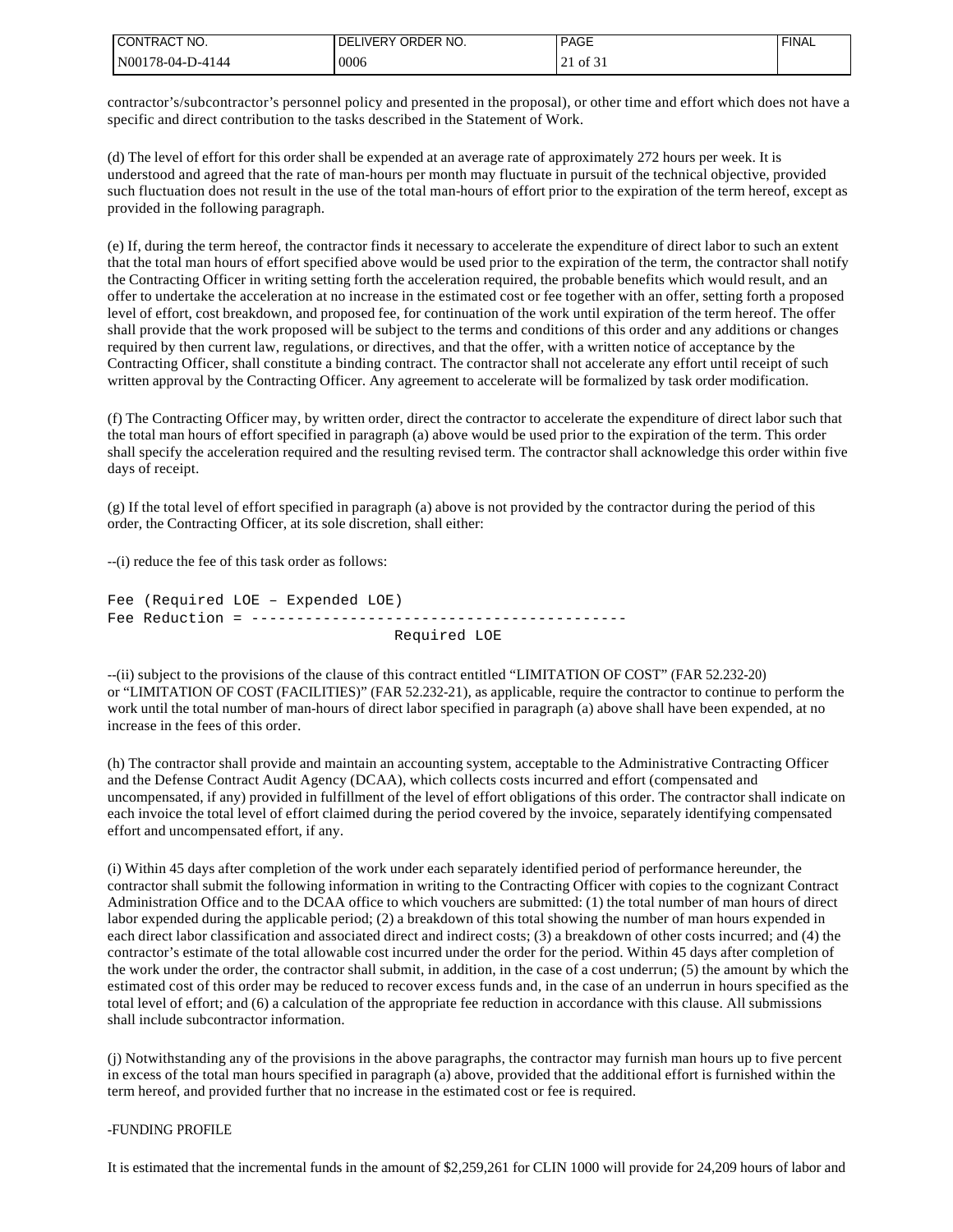| I CONTRACT NO.    | I DELIVERY ORDER NO. | <b>PAGE</b>                         | <b>FINAL</b> |
|-------------------|----------------------|-------------------------------------|--------------|
| IN00178-04-D-4144 | 0006                 | $\sim$ $\sim$<br>$\sim$ 0.01 $\sim$ |              |

the incremental funds in the amount of \$400,000 for CLIN 1001will provide for 4,286 hour of labor. The following details funding to date:

| Funds This<br><b>CLIN</b><br><b>Total Value</b><br>Previous Funds<br>Action | Funds Available | Balance<br>Unfunded |
|-----------------------------------------------------------------------------|-----------------|---------------------|
| \$2,389,199<br>1000<br>14,877<br>$$ - 0 -$                                  | \$2,384,261     | \$4,938             |
| \$357,185<br>\$2,408,444<br>$S - 0 -$<br>3000                               | \$2,408,444     | $S - 0 -$           |
| \$525,000<br>\$125,000<br>$S - 0 -$<br>1001                                 | 525,000<br>SS.  | $$ -0 -$            |
| \$1,475,000<br>\$2,075,000<br>$$ - 0 -$<br>3001                             | \$2,075,000     | $S - 0 -$           |

#### NAVSEA 5252.232-9104 ALLOTMENT OF FUNDS (MAY 1993)

In accordance with the basic contract, the funding profile is as follows:

| <b>CLIN</b> | Allotted to Cost | Allotted to Fee | <b>Estimated Period Funded</b> |
|-------------|------------------|-----------------|--------------------------------|
| 1000        | \$2,112,409      | \$146,852       | 1 DEC 2008                     |
| 3000        | \$2,533,444      | N/A             | 15 May 2008                    |
| 1001        | \$490,654        | \$34,346        | 19 Sep 2008                    |
| 3001        | \$2,075,000      | N/A             | 19 Sep 2008                    |

#### -PAYMENTS OF FEE(S) (LEVEL OF EFFORT) (NAVSEA) (MAY 1993)

(a) For purposes of this delivery order, "fee" means "fixed fee" in cost-plus-fixed-fee level of effort type delivery orders.

(b) The Government shall make payments to the contractor, subject to and in accordance with the clause in this contract entitled "FIXED FEE" (FAR 52.216-8). Such payments shall be equal to 7% of the allowable cost of each invoice submitted by and payable to the contractor pursuant to the clause of this contract entitled "ALLOWABLE COST AND PAYMENT" (FAR 52.216-7), subject to the withholding terms and conditions of the "FIXED FEE". Total fee(s) paid to the contractor shall not exceed the fee amount(s) set forth in the contract.

(c) The fee(s) specified in SECTION B, and payment thereof, is subject to adjustment pursuant to paragraph (g) of the special contract requirement entitled "LEVEL OF EFFORT." If the fee(s) is reduced and the reduced fee(s) is less than the sum of all fee payments made to the contractor under this order, the contractor shall repay the excess amount to the Government. If the final adjusted fee exceeds all fee payments made to the contractor under this order, the contractor shall be paid the additional amount, subject to the availability of funds. In no event shall the Government be required to pay the contractor any amount in excess of the funds obligated under this contract at the time of the discontinuance of work.

(d) Fee(s) withheld pursuant to the terms and conditions of this order shall not be paid until the order has been modified to reduce the fee(s) in accordance with the "LEVEL OF EFFORT" special contract requirement, or until the Procuring Contracting Officer has advised the paying office in writing that no fee adjustment is required.

(e) Additional fee will not be provided for technical hours that exceed 100% of the specified hours.

(f) The fee reduction process applies to all period regardless of the level of funding. This order will be incrementally funded and budgetary constraints may prevent full funding of all periods. The process for finalizing the fixed fee is the same for both fully funded periods and periods funded at less than the estimated total cost plus fixed fee.-

# -**INVOICE INSTRUCTIONS (NSWCDD) (JUNE 2006)**

(a) In accordance with the clause of this contract entitled "ELECTRONIC SUBMISSION OF PAYMENT REQUESTS" (DFAR 252.232-7003), the Naval Sea Systems Command (NAVSEA) will utilize the DoD Wide Area Workflow Receipt and Acceptance (WAWF) system to accept services delivered under this contract. This web-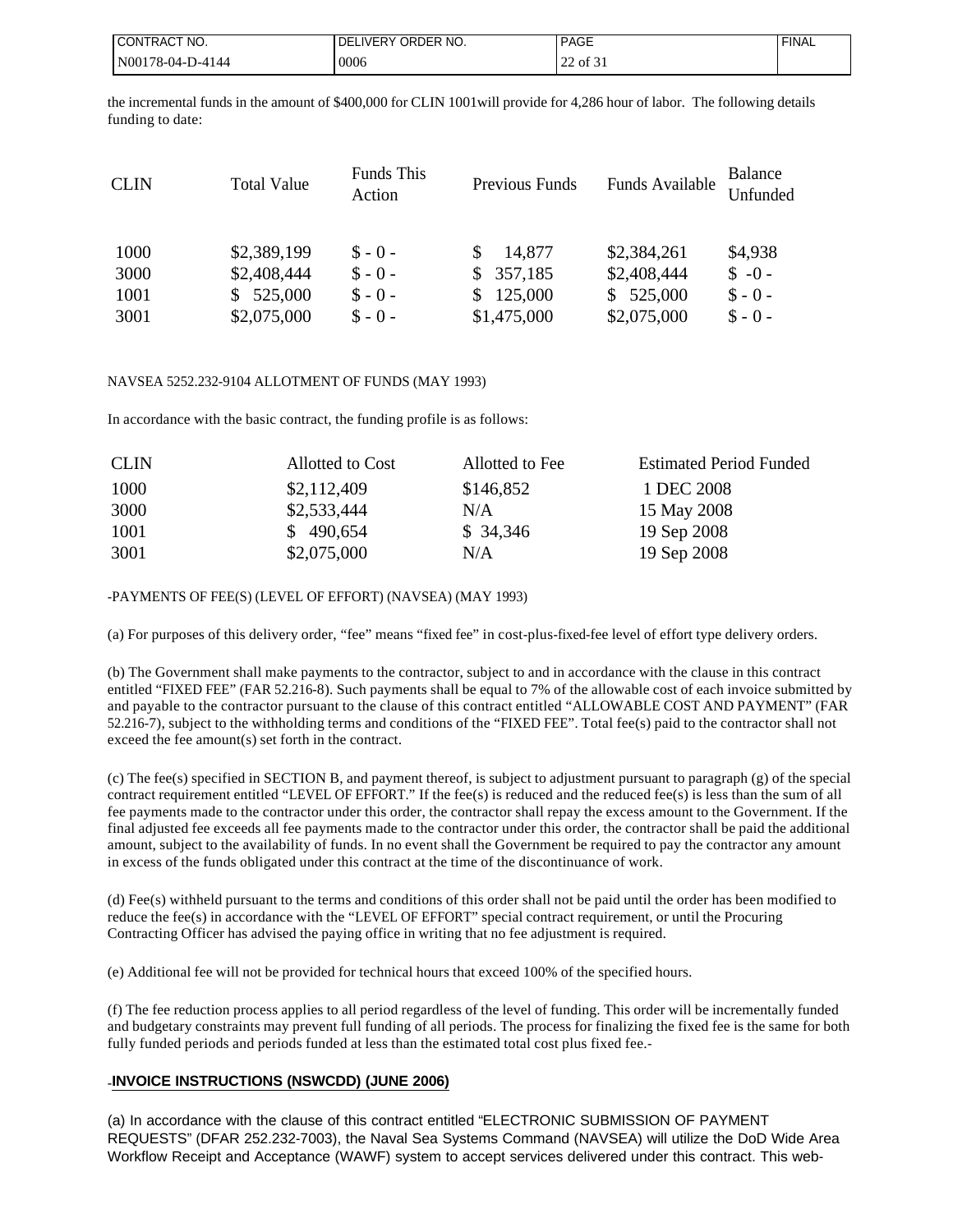| <b>I CONTRACT NO.</b> | I DELIVERY ORDER NO. | <b>PAGE</b> | <b>FINAL</b> |
|-----------------------|----------------------|-------------|--------------|
| N00178-04-D-4144      | 0006                 | 25 of 51    |              |

based system located at [https://wawf.eb.mil](https://wawf.eb.mil/) provides the technology for government contractors and authorized Department of Defense (DoD) personnel to generate, capture and process receipt and payment related documentation in a paperless environment. Invoices for services rendered under this contract shall be submitted electronically through WAWF. Submission of hard copy DD250/invoices may no longer be accepted for payment.

(b) It is recommended that the person in your company designated as the Central Contractor Registration (CCR) Electronic Business (EB) point-of-contact and anyone responsible for the submission of invoices, use the online training system for WAWF at [http://wawftraining.com](http://wawftraining.com/). The Vendor, Group Administrator (GAM), and sections marked with an asterisk in the training system should be reviewed. Vendor Quick Reference Guides are also available at [http://acquisition.navy.mil/navyaos/content/view/full/3521/.](http://acquisition.navy.mil/navyaos/content/view/full/3521/) The most useful guides are "Getting Started for Vendors" and "WAWF Vendor Guide".

(c) The designated CCR EB point-of-contact is responsible for activating the company's CAGE Code on WAWF by calling 1-866-618-5988. Once the company is activated, the CCR EB point-of-contact will self-register under the company's Cage Code on WAWF and follow the instructions for a group administrator. After the company is set-up on WAWF, any additional persons responsible for submitting invoices must self-register under the company's CAGE Code at [https://wawf.eb.mil.](https://wawf.eb.mil/)

(d) Attachments created in any Microsoft Office product may be attached to the WAWF invoice, e.g., backup documentation, timesheets, etc. Maximum limit for size of each file is 2 megabytes. Maximum limit for size of files per invoice is 5 megabytes.

(e) The following information regarding invoice routing is provided for completion of the invoice in WAWF.

| WAWF Invoice Type                   | Cost Voucher  |
|-------------------------------------|---------------|
| <b>Issuing Office DODAAC</b>        | N00178        |
| Admin Office DODAAC                 | S5111A        |
| Inspector DODAAC (if applicable)    | N/A           |
| Service Approver DODAAC             | N00178        |
| LPO DODAAC (if applicable)          | N/A           |
| Pay DODAAC                          | HQ0338        |
| DCAA Auditor DODAAC (if applicable) | <b>HAA643</b> |

(f) Before closing out of an invoice session in WAWF, but after submitting you document(s), you will be prompted to send additional email notifications. Click on "Send More Email Notification" and add the acceptor/receiver email addresses noted below in the first email address block, and add any other additional email address desired in the following blocks. This additional notification to the government is important to ensure the acceptor/receiver is aware that the invoice documents have been submitted into the WAWF system.

| <b>Send Additional Email Notification To:</b>                                    |
|----------------------------------------------------------------------------------|
| TOM - Stanley C. Shuler/Code Z21 at stanley.shuler@navy.mil                      |
| Contract Specialist – Katie Samulevich/Code CXS13-1 at katie.samulevich@navy.mil |

(g) The contractor shall submit invoices for payment per contract terms and the government shall process invoices for payment per contract terms.

(h) If you have any questions regarding WAWF, please contact the Dahlgren WAWF point of contact [Sherry.Moore@navy.mil](mailto:Sherry.Moore@navy.mil) at (540) 653-7499 or [John.B.Hartwell@navy.mil](mailto:John.B.Hartwell@navy.mil) at (540) 653-4104.

Ddl-G1 PAYMENT INSTRUCTIONS FOR MULTIPLE ACCOUNTING CLASSIFICATION CITATIONS

The payment office shall ensure that each payment under this order is made in accordance with the accounting classification reference numbers (ACRNs) shown on each individual invoice.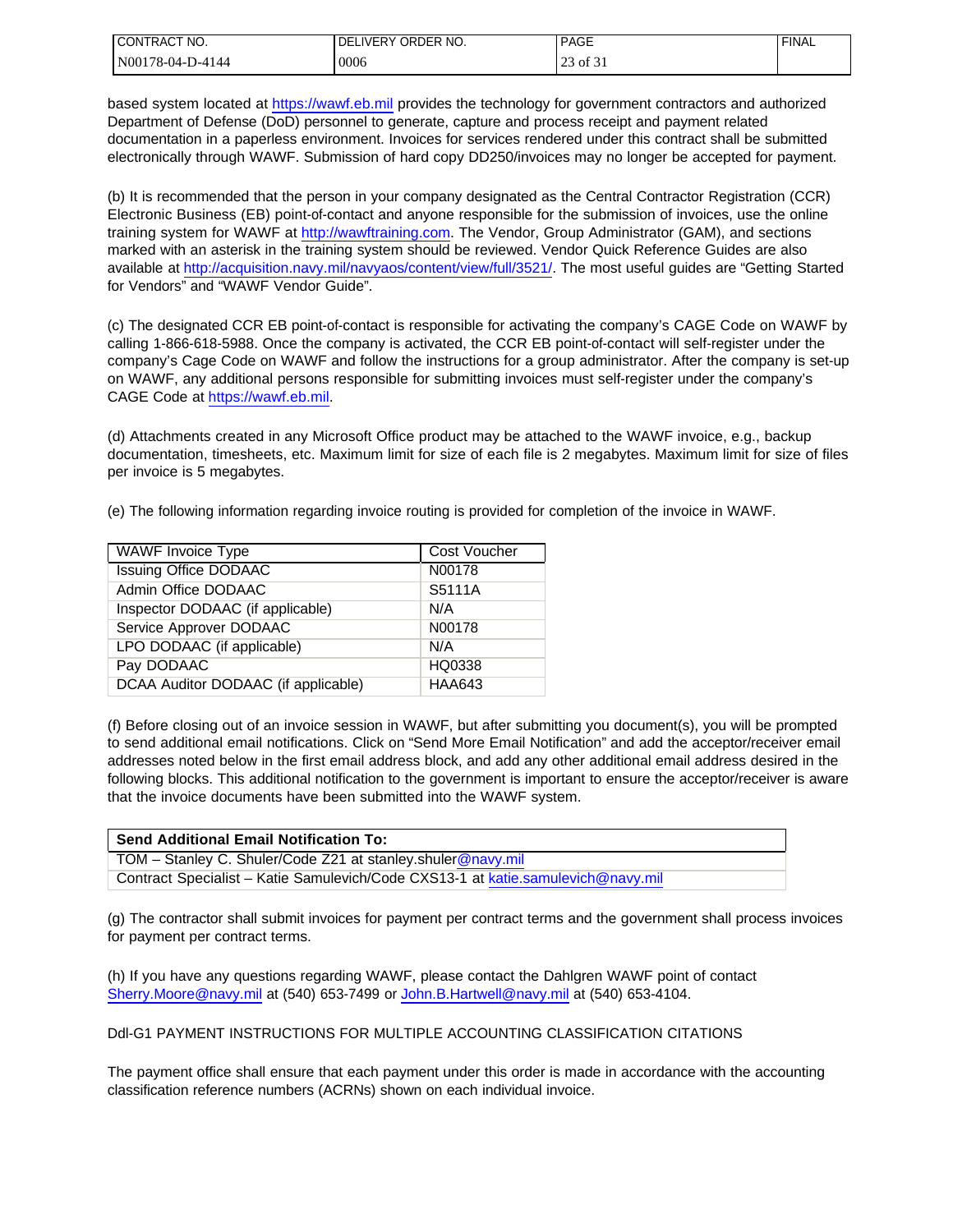| I CONTRACT NO.   | I DELIVERY ORDER NO. | <b>PAGE</b> | 'FINAL |
|------------------|----------------------|-------------|--------|
| N00178-04-D-4144 | 0006                 | 24 of 3     |        |

Accounting Data SLINID PR Number Amount -------- ---------------------- --------------------- 100001 Z03000/71275623 690828.00 LLA : AA 1761319 F4KR 000 41756 0 068941 2D 000000 F40006310000 Standard Number: RCP # N4175607WX50079 (ACRN: AA) 100002 Z03000/71275630 50000.00  $T.T.A$  : AB 1761810 87X7 253 SASLM 0 068342 2D 000000 X70030000000 Standard Number: RCP # N0002407WX30209 (ACRN: AA) 300001 Z03000/71275630 50000.00  $_{\rm LLA}$  : AB 1761810 87X7 253 SASLM 0 068342 2D 000000 X70030000000 Standard Number: RCP # N0002407WX30209 (ACRN: AA) 300002 Z03000/71275628 150000.00 LLA : AC 1771810 87X7 253 SASLM 0 068342 2D 000000 X70070000000 Standard Number: RCP # N0002407WX31189 (ACRN: AA) MOD 1 100003 Z03000/72142105 673556.00 LLA : AE 21 6 2040 0000 0 5T 5T26 37314050B00 252B 12QSRD MIPR7JQSRD0030 044008 QSRD12 Standard Number: RCP # MIPR7JQSRD0030 (ACRN: AA) 100004 Z03000/72063362 222000.00 LLA : AA 1761319 F4KR 000 41756 0 068941 2D 000000 F40006310000 Standard Number: RCP # N4175607WX50079 (ACRN: AA) 100005 Z03000/72006814 900000.00  $T.T.A$  : AE 21 6 2040 0000 0 5T 5T26 37314050B00 252B 12QSRD MIPR7JQSRD0030 044008 QSRD12 Standard Number: RCP # MIPR7JQSRD0030 (ACRN: AA) 100006 Z03000/72006834 85000.00  $LLA$ AB 1761810 87X7 253 SASLM 0 068342 2D 000000 X70030000000 Standard Number: RCP # N0002407WX30209 (ACRN: AA) 300003 Z03000/72142105 1126444.00 LLA : AE 21 6 2040 0000 0 5T 5T26 37314050B00 252B 12QSRD MIPR7JQSRD0030 044008 QSRD12 Standard Number: RCP # MIPR7JQSRD0030 (ACRN: AA) MOD 2 100007 Z03000/72638169 1000000.00 LLA : AD 2172020 0000 0 22-2010 135197.00000 2512 RA3GGW MIPR7MBIOM0094 023185 3GGWRA Standard Number: RCP # MIPR7MBIOM0094 MOD 4 100007 Z03000/72638169 (1000000.00) LLA : AD 2172020 0000 0 22-2010 135197.00000 2512 RA3GGW MIPR7MBIOM0094 023185 3GGWRA Standard Number: RCP # MIPR7MBIOM0094 1001 Z03000 / 72638169 400000.00 LLA : AD 2172020 0000 0 22-2010 135197.00000 2512 RA3GGW MIPR7MBIOM0094 023185 3GGWRA Standard Number: MIPR7MB1OM0094 3001 Z03000 / 72638169 600000.00 LLA : AD 2172020 0000 0 22-2010 135197.00000 2512 RA3GGW MIPR7MBIOM0094 023185 3GGWRA

Standard Number: MIPR7MB1OM0094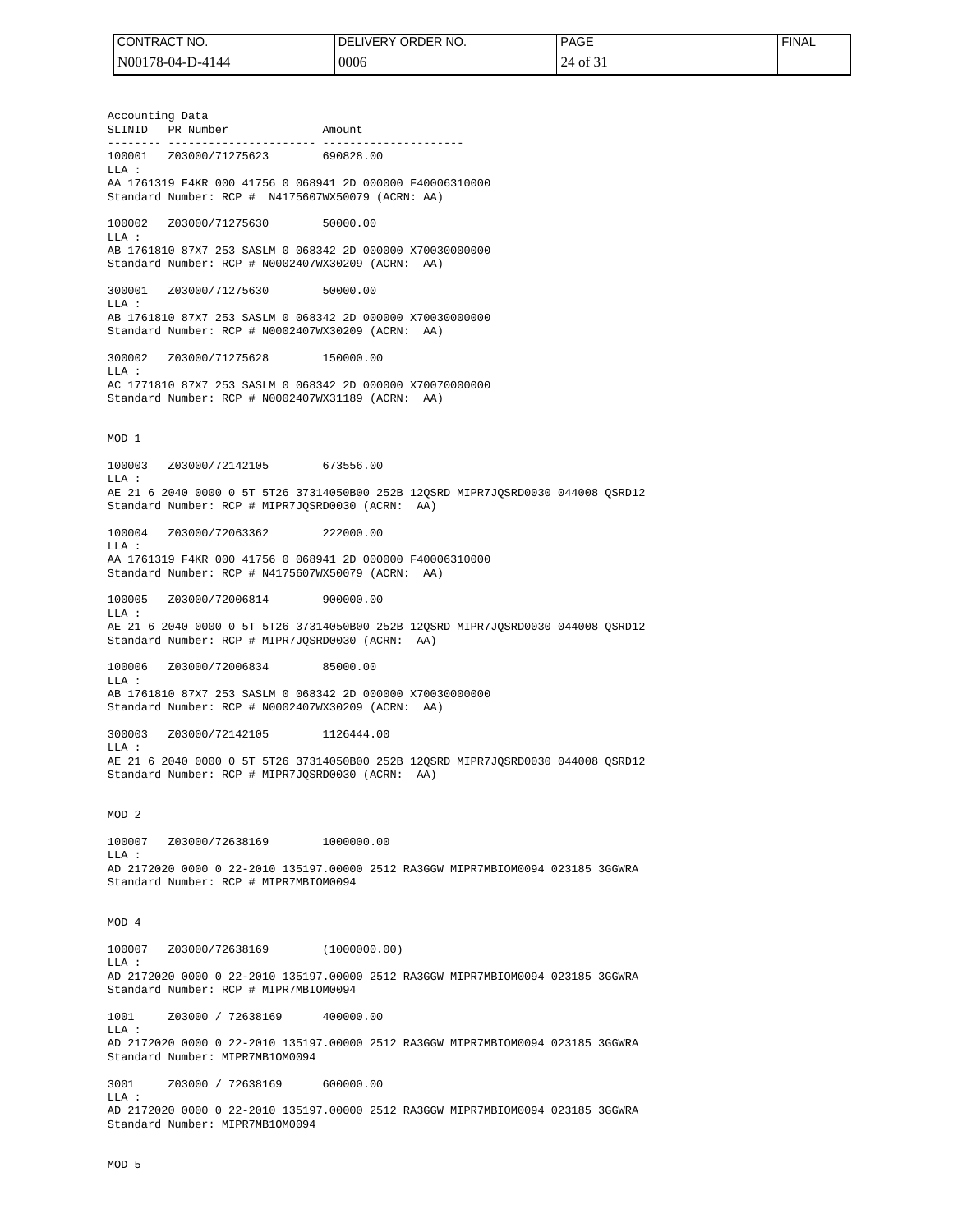100005 Z03000/72006814 (849815.00) LLA : AE 21 6 2040 0000 0 5T 5T26 37314050B00 252B 12QSRD MIPR7JQSRD0030 044008 QSRD12 Standard Number: RCP # MIPR7JQSRD0030 (ACRN: AA) 100008 Z030/80650647/80650645 101385.00 LLA : AH 1781319 75XZ 253 SASLM 0 068342 2D 009510 Q01660000010 Standard Number: RCP # N0002408WX11478 Z03000/80650647 (\$43,071.00) Z03000/80650645 (\$58,314.00) 100009 Z03000/80650637 98008.00 LLA : AJ 1771810 87X7 253 SASLM 0 068342 2D 000000 X70030000000 Standard Number: RCP # N0002408WX30219 100010 Z03000/80650642 180607.00 LLA : AK 1771319 75XZ 253 SASLM 0 068342 2D 009510 Q01660000010 Standard Number: RCP # N0002408WX10697 100011 Z03000/80638584 92815.00 LLA : AG 97X4930 NH1E 000 77777 0 000178 2F 000000 21Z0507NM007 100101 Z03000/72638169 400000.00 LLA : AD 2172020 0000 0 22-2010 135197.00000 2512 RA3GGW MIPR7MBIOM0094 023185 3GGWRA Standard Number: RCP # MIPR7MBIOM0094 Inadvertently put these funds under CLIN 1001 versus SLIN 100101 in MOD 04. 100102 Z03000/80638562 125000.00 LLA : AF 97X4930 NH1E 000 77777 0 000178 2F 000000 21Z0507FFREP 300003 Z03/72142105/72006814 849815.00 LLA : AE 21 6 2040 0000 0 5T 5T26 37314050B00 252B 12QSRD MIPR7JQSRD0030 044008 QSRD12 Standard Number: RCP # MIPR7JQSRD0030 (ACRN: AA) 300004 Z03000/80638584 357185.00  $T.T.A$  : AG 97X4930 NH1E 000 77777 0 000178 2F 000000 21Z0507NM007 300101 Z03000/72638169 600000.00 LLA : AD 2172020 0000 0 22-2010 135197.00000 2512 RA3GGW MIPR7MBIOM0094 023185 3GGWRA Standard Number: RCP # MIPR7MB10M0094 Inadvertently put funds under CLIN 3001 versus SLIN 300101 under MOD 4. 300102 Z03000/80638562 1475000.00 LLA : AF 97X4930 NH1E 000 77777 0 000178 2F 000000 21Z0507FFREP MOD 7 100012 Z03000 / 83120382 4877.00 LLA : AL 2172035 0000 0 22-2010 52640122046 2512 RA3GTT MIPR8GBIOM0049 023185 3GTTRA Standard Number: RCP # MIPR8GBIOM0049 (ACRN: AA) 100013 Z03000 / 83120431 10000.00 LLA : AM 97X4930.NH1E 000 77777 0 000178 2F 000000 21Z5A08SMPME MOD 8 100011 Z03000/80638584 125000.00 LLA : AG 97X4930 NH1E 000 77777 0 000178 2F 000000 21Z0507NM007 300004 Z03000/80638584 (125000.00)  $T.T.A$  : AG 97X4930 NH1E 000 77777 0 000178 2F 000000 21Z0507NM007 CONTRACT NO. N00178-04-D-4144 DELIVERY ORDER NO. 0006 PAGE 25 of 31 FINAL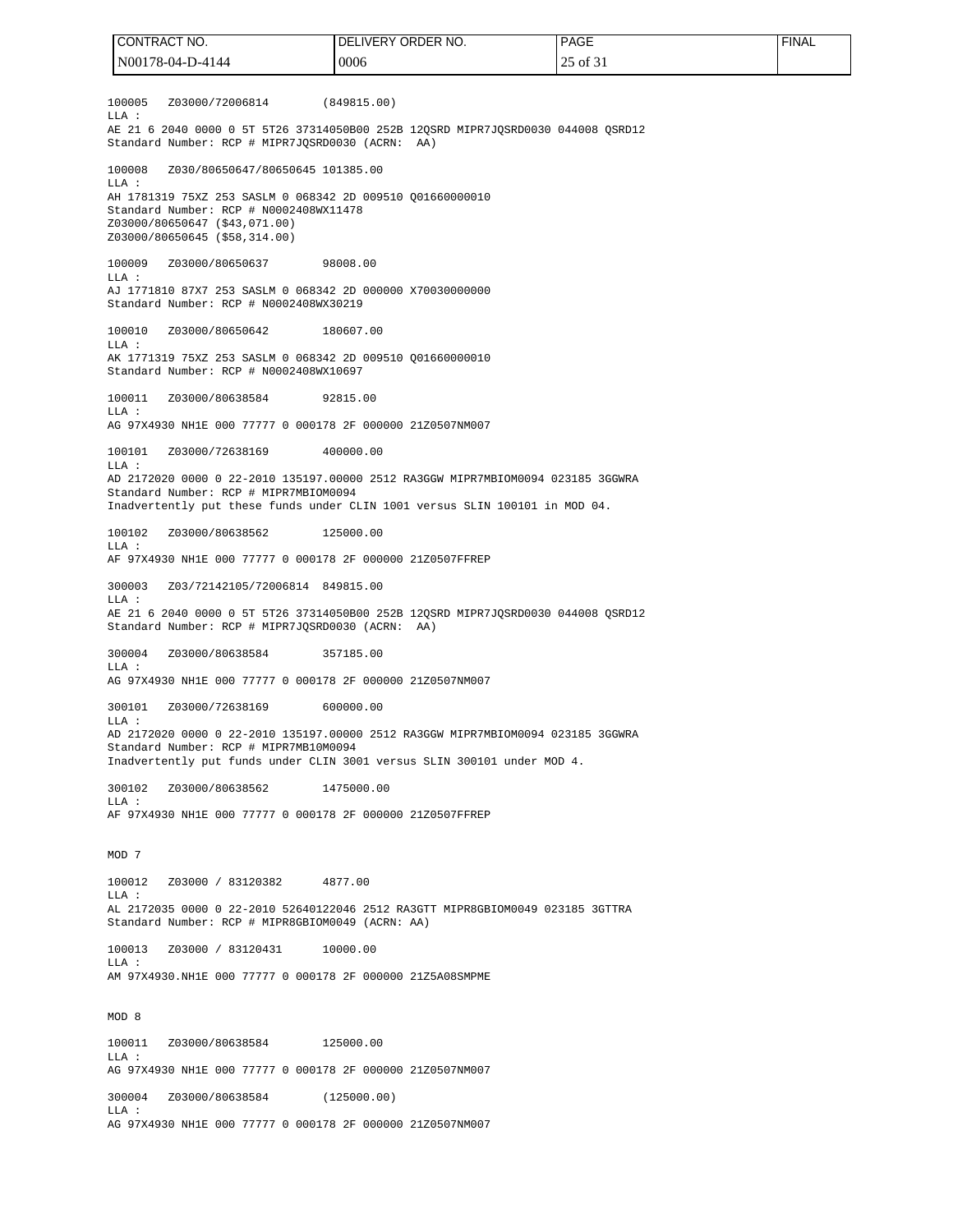| I CONTRACT NO.   | I DELIVERY ORDER NO. | <b>PAGE</b>              | ' FINAL |
|------------------|----------------------|--------------------------|---------|
| N00178-04-D-4144 | 0006                 | $\overline{01}$ 3.<br>źh |         |

# **SECTION H SPECIAL CONTRACT REQUIREMENTS**

# H-XX NOTIFICATION CONCERNING DETERMINATION OF SMALL BUSINESS SIZE STATUS

For the purposes of FAR clauses 52.219-6, NOTICE OF TOTAL SMALL BUSINESS SET-ASIDE, 52.219-3, NOTICE OF TOTAL HUBZONE SET-ASIDE, 52.219-18, NOTIFICATION OF COMPETITION LIMITED TO ELIGIBLE 8(A) CONCERNS, and 52.219-27 NOTICE OF TOTAL SERVICE-DISABLED VETERAN-OWNED SMALL BUSINESS SET-ASIDE, the determination of whether a small business concern is independently owned and operated, not dominant in the field of operation in which it is bidding on Government contracts, and qualified as a small business under the size standards in this solicitation, and further, meets the definition of a HUBZone small business concern, a small business concern certified by the SBA for participation in the SBA's 8(a) program, or a service disabled veteranowned small business concern, as applicable, shall be based on the status of said concern at the time of award of the SeaPort-e MACs and as further determined in accordance with Special Contract Requirement H-19.

#### MANDATORY REQUIREMENTS

The following are mandatory requirements that must be met for an offeror to be considered eligible for the order and must be maintained through the life of the order:

Requirement 1: Organizational Conflict of Interest. The offeror shall certify compliance with the OCI clause or present an acceptable plan to neutralize any potential organizational conflict of interest.

Requirement 2: Response Time. The offeror's primary facility for key personnel must be located such that the contractor can respond to a requirement and have his personnel at NSWCDD, Dahlgren, Virginia within sixty minutes by surface transportation.

Requirement 3: Facility Clearance. Offerors must have or demonstrate the ability to obtain a faclity cleared to Top Secret (TS).

Requirement 4: Security Clearance. Key Personnel associated with this contractual effort shall be required to have a DoD "TOP SECRET" clearance. The following three key personnel must possess a Top Secret Clearance at time of award of this order: Senior Engineer, Principal Engineer and Junior Engineer.

Requirement 5: Offeror must be capable of processing and secureley storing up to "SECRET" level information in their facility. Additionally, secure voice (STU/STE) capability is required at the contractor's facility to support technical, data, and programmatic discussions and informaiton exchange when the need arises.

#### KEY PERSONNEL – DESIRED QUALIFICATIONS

To perform the requirements of the Statement of Work, the Government desires personnel with the appropriate experience and professional development qualifications.

a. Experience – The desired experience for each Key Labor category is contained on Attachment J.3 and Attachment J.4 lists the desired experience for the Non-Key categories.

b. Professional Development – Professional development includes honors, degrees, publications, professional licenses and certifications and similar evidence of professional accomplishments that directly impact the offeror's ability to perform the contract. The years of experience listed in Attachment J.3 are in addition to appropriate professional development. It is incumbent upon the offeror to demonstrate that the proposed personnel have appropriate credentials to perform the work.

c. Accumulation of Qualifying Experience – Categories of experience may be accumulated concurrently.

Ddl-H11- CHANGES IN KEY PERSONNEL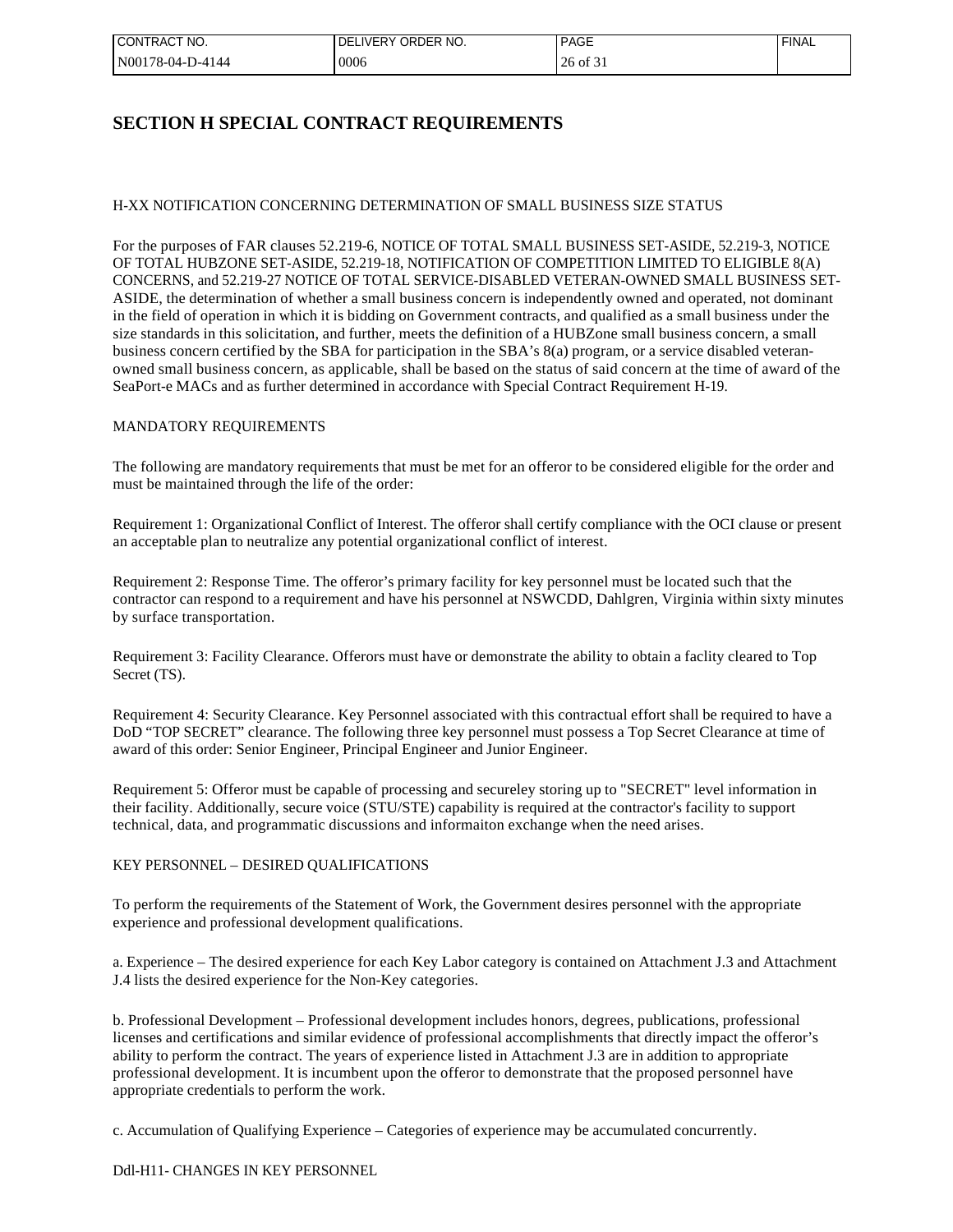| I CONTRACT NO.   | 'DELIVERY ORDER NO. | <b>PAGE</b>                           | <b>FINAL</b> |
|------------------|---------------------|---------------------------------------|--------------|
| N00178-04-D-4144 | 0006                | $\mathcal{L}$<br>$\cdot$ of $\circ$ . |              |

(a) The contractor agrees that a partial basis for award of this contract is the list of key personnel proposed. Accordingly, the contractor agrees to assign to this contract those key persons whose resumes were submitted with the proposal necessary to fulfill the requirements of the contract. No substitution shall be made without prior notification to and concurrence of the Contracting Officer in accordance with this requirement.

(b) The contractor agrees that during the first 90 days of the period of performance no key personnel substitutions will be permitted unless such substitutions are necessitated by an individual's sudden illness, death, or termination of employment. All proposed substitutions shall have qualifications equal to or higher than the qualifications of the person to be replaced. The Contracting Officer shall be notified in writing of any proposed substitution at least fifteen (15) days, or thirty (30) days if a security clearance is to be obtained, in advance of the proposed substitution. Such notification shall include:

(1) An explanation of the circumstances necessitating the substitution;

(2) A complete resume of the proposed substitute;

(3) The hourly rates of the incumbent and the proposed substitute; and

(4) Any other information requested by the Contracting Officer to enable him/her to judge whether or not the Contractor is maintaining the same high quality of personnel that provided the partial basis for award.

(c) In the event a requirement to increase the specified level of effort for a designated labor category, but not the overall level of effort of the contract, occurs, the Contractor shall submit to the Contracting Officer a written request for approval to add personnel to the designated labor category. The same information as specified in paragraph (b) above is to be submitted with the request.

(d) The Contracting Officer shall evaluate requests for changes in personnel and promptly notify the Contractor, in writing, whether the request is approved or disapproved.

#### KEY PERSONNEL - POST AWARD ADMINISTRATION

Upon order award, the desired qualifications, as stated in an attachment to the order, will become minimum qualifications for any growth in Key Personnel categories beyond those individuals originally proposed. Resumes shall be submitted to the Contracting Officer, and approved, prior to the individual being allowed to charge to the order.

-

# POST AWARD CONTRACTOR PERSONNEL APPROVAL

Requests for post award approval of replacement key personnel should be submitted via e-mail. E-mail submissions shall be made simultaneously to the Contract Specialist and the Task Order Manager (TOM). Electronic notification via e-mail from the Contract Specialist will serve as written approval/disapproval on behalf of the Contracting Officer.

# NON-KEY PERSONNEL – MINIMUM QUALIFICATIONS

Attached to the order (Attachment J.4) are the minimum qualifications for Non-Key Personnel. The contractor shall provide Non-Key Personnel who meet or exceed the minimum qualifications provided by labor category. Prior to charging Non-Key Personnel labor under the order, the contractor shall provide a written certification stating the individual's name, labor category, and certifying that the individual meets the minimum qualifications of the labor category as specified under the order. See the section entitled POST AWARD CONTRACTOR PERSONNEL APPROVAL.

#### Ddl-H16 RESUME FORMAT AND CONTENT REQUIREMENTS

All resumes submitted under this contract shall be provided in the following format.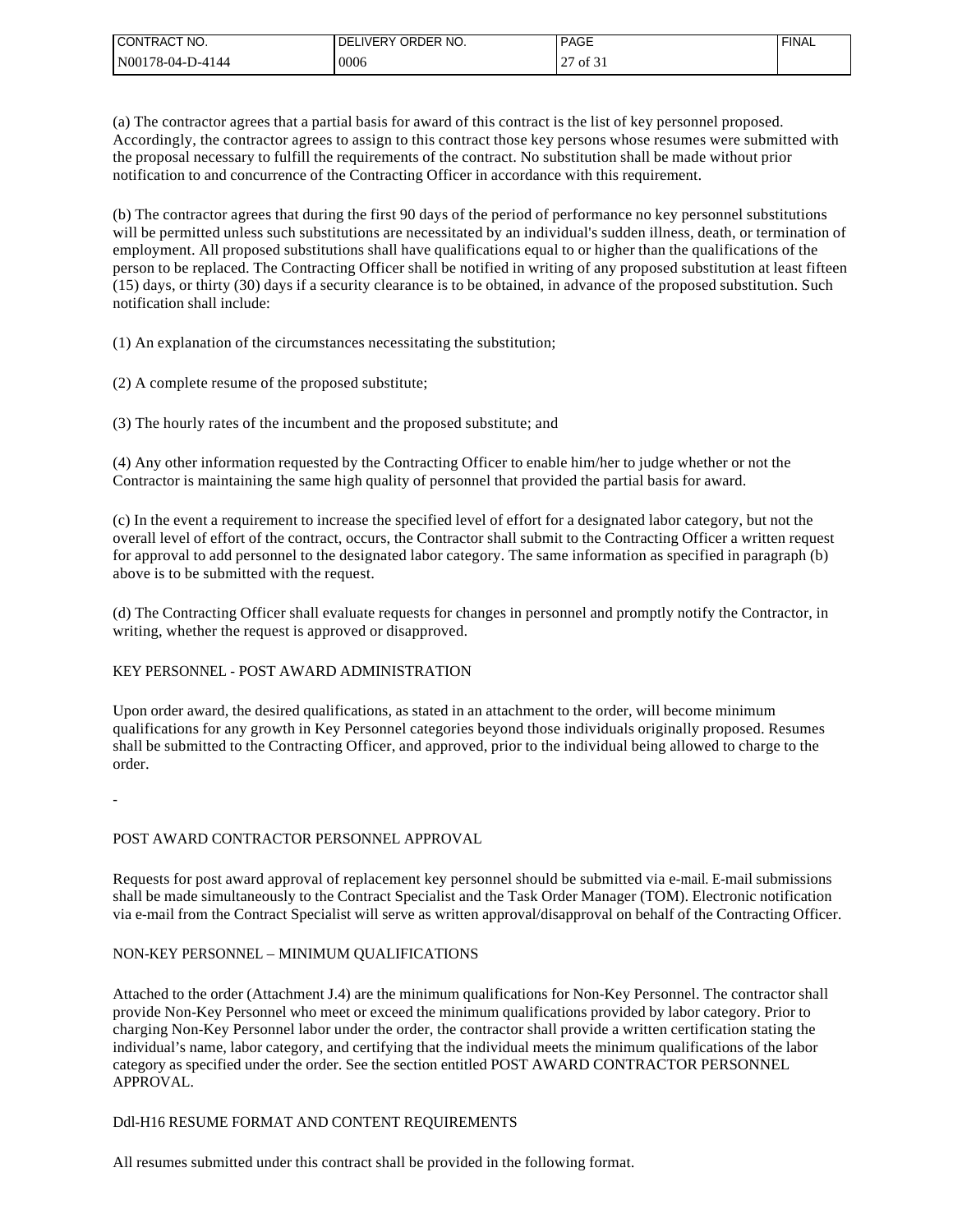| CONTRACT NO.     | ! DELIVERY ORDER NO. | <b>PAGE</b>         | <b>FINAL</b> |
|------------------|----------------------|---------------------|--------------|
| N00178-04-D-4144 | 0006                 | $\circ$ of 31<br>28 |              |

(a) COMPLETE NAME

(b) CONTRACT LABOR CATEGORY

(c) CONTRACTOR'S LABOR CATEGORY

(d) CURRENT EMPLOYER

(e) AVAILABILITY (state as a percentage of total man-years. Note whether

individual is proposed or is working as a key person on another requirement

and, if so, provide explanation as to how both requirements will be satisfied).

(f) LEVEL OF SECURITY CLEARANCE

(g) CURRENT WORK LOCATION

(h) PLANNED WORK LOCATION (If the planned work location is other than the offeror's

primary location supporting this effort, the nature of the proposed

individual's planned contribution shall be discussed.)

(i) CHRONOLOGICAL WORK HISTORY/EXPERIENCE -- Show experience and dates as

follows:

Name of Employer; 6 years 4 mos.; 10/91 - 2/98; Position Title

Work experience shall be presented in separate paragraphs, clearly marked with proper category of experience (Qualifying Experience; Non-Relevant Experience -- If relevant and non-relevant experience was obtained while at the same employer, separate time periods shall be noted for each assignment.) All qualifying experience shall be presented in a level of detail that will permit the evaluator to make a clear connection between the experience and the stated qualifications for the labor category. Specific examples of work assignments, accomplishments, and products shall be provided. Phrases such as "assisted with", "participated in", or "supported" are unacceptable except as introductory to a detailed description of the actual work performed. In addition, the resume for the Project Manager shall list previous contracts or tasks under which he/she had technical and management responsibility including contract number and customer point of contact.

All military experience claimed shall be described such that each tour is treated as a separate employer. Time frames/titles/ responsibilities shall be provided at the level of detail proscribed by above. Military experience not documented in this manner may not be considered.

Contractors shall avoid gaps in experience as time unaccounted for may lead to confusion and need for clarification.

The cut-off date for any experience claimed shall be the date the resume is certified (see paragraph (k) below).

(j) PROFESSIONAL DEVELOPMENT – Show any honors, degrees, publications, professional licenses, specialized certifications and other evidence of professional accomplishments that are directly relevant and impact the offeror's ability to perform the contract. The following format is preferred:

Degree(s); Date(s); Institution; Major/Minor

(k) CERTIFICATION -- A certification of correctness of information signed and dated by both the person named and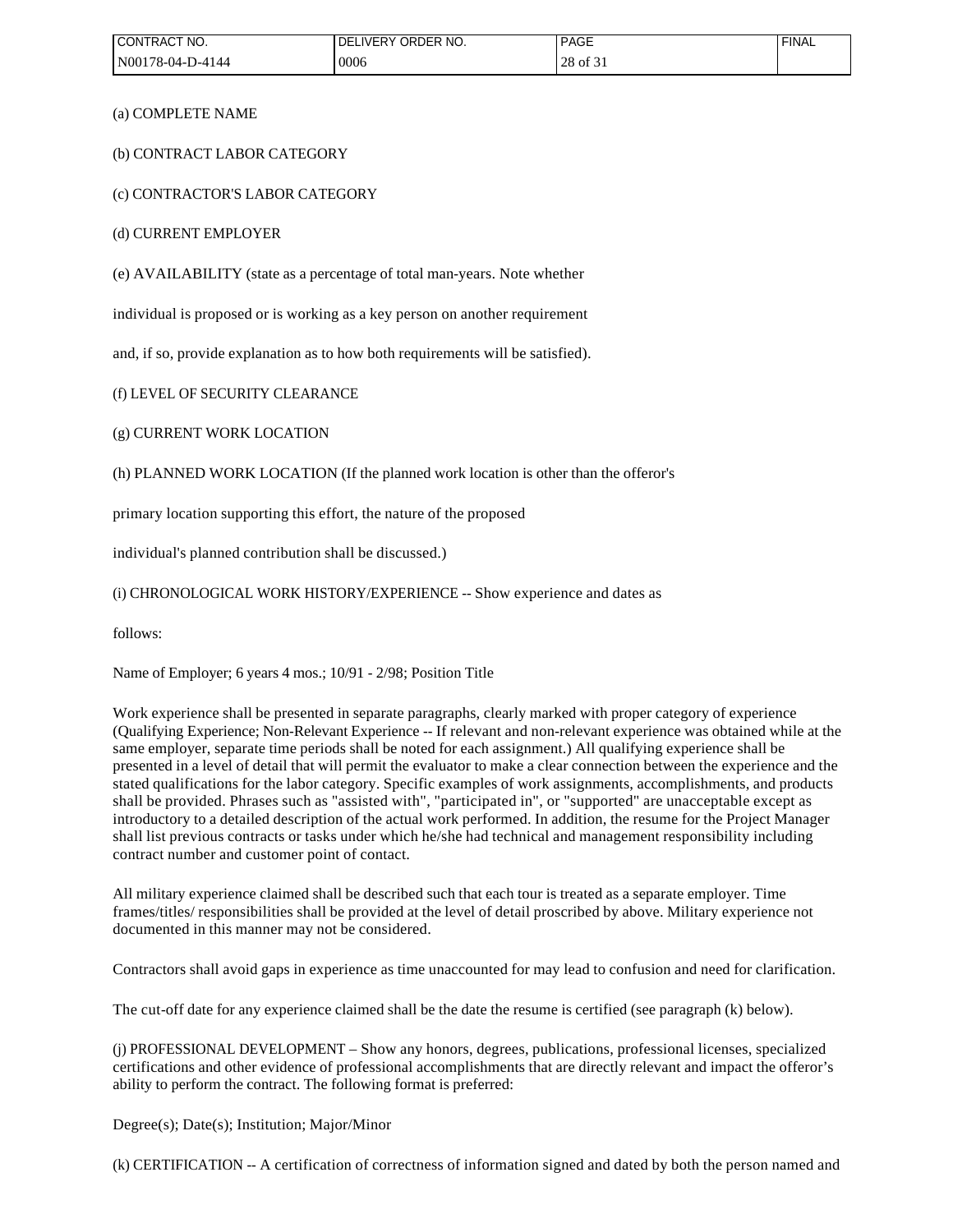| I CONTRACT NO.   | LIVERY ORDER NO.<br>DEL | <b>PAGE</b> | <b>FINAL</b> |
|------------------|-------------------------|-------------|--------------|
| N00178-04-D-4144 | 10006                   | 29 of 31    |              |

the contractor. The employee certification shall include the following statement: CERTIFICATION: "I certify that the education and

experience described herein is complete and accurate in all respects. I consent to the disclosure of my resume for NSWCDD Solicitation/Contract N00024-05-R-3145 (insert appropriate solicitation or contract number) by (insert Company name) and intend to make myself available to work under the contract to the extent proposed."

Employee Signature and Date Contractor Signature and Date

Resumes without this certification will be unacceptable and will not be considered. The employee and contractor certifications shall not be dated earlier than the issue date of this solicitation or effective date of contract, as appropriate.

If the employee is not a current employee of the contractor (or a subcontractor), a copy of the accepted offer letter (which identifies a projected start date and the agreed to annual salary) shall be provided.

#### SAVING INITIATIVES

TMG's Seaport-e contract includes a cost savings initiative based on fee reduction in that they have a maximum fee rate of 7% in lieu of 8%. TMG caps, labor escalation at 3.99%. Although TMG is not proposing subcontractors they have reduced their pass through rate to 6% instad of the currently authorized 8%.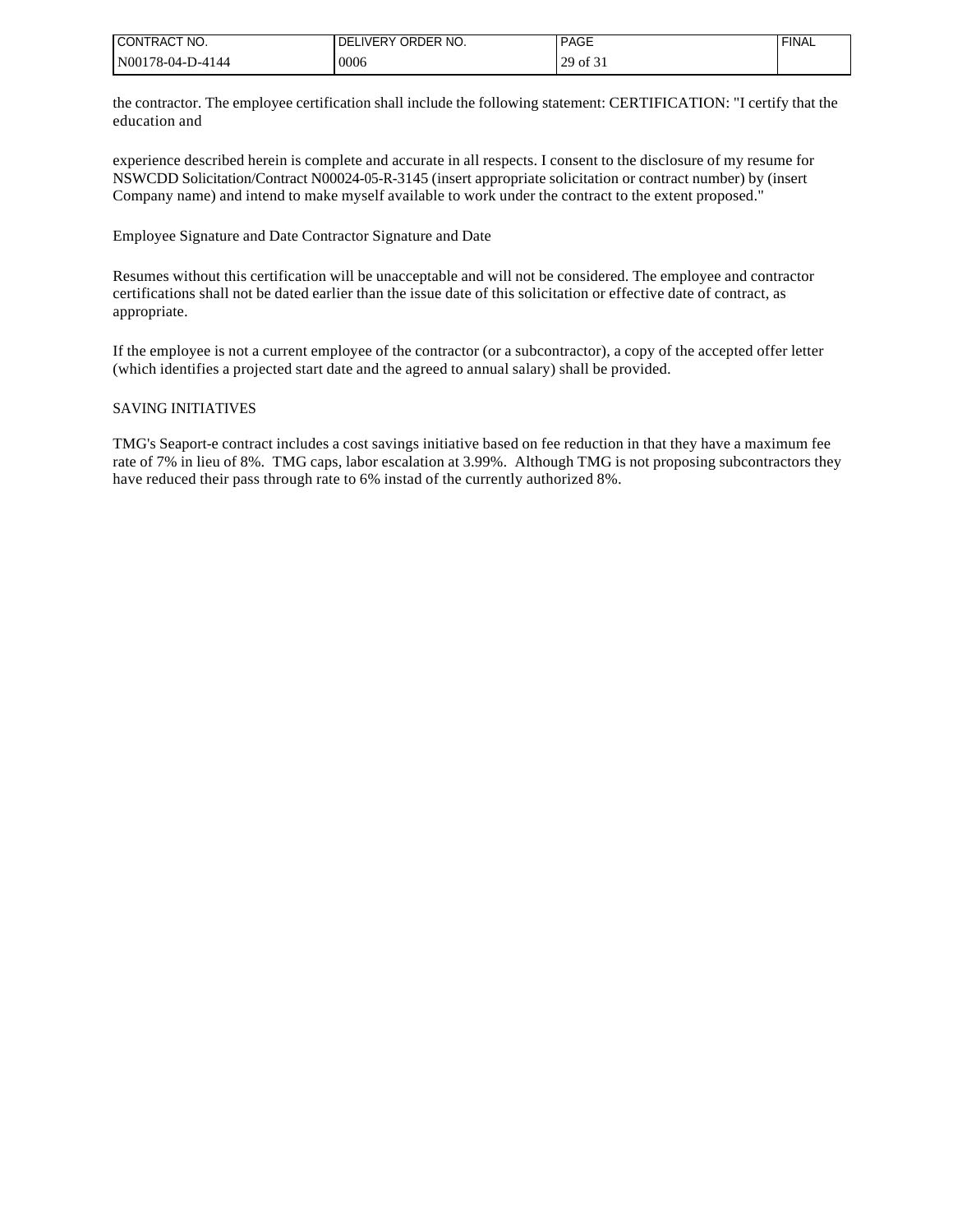| I CONTRACT NO.   | ! DELIVERY ORDER NO. | <b>PAGE</b>        | <b>FINAL</b> |
|------------------|----------------------|--------------------|--------------|
| N00178-04-D-4144 | 0006                 | $\sim$<br>30 of 31 |              |

# **SECTION I CONTRACT CLAUSES**

INCORPORATED BY REFERENCE:

52.216-8 Fixed Fee MAR 1997

.

CLAUSES INCORPORATED BY FULL TEXT:

# 52.217-9 – OPTION TO EXTEND THE TERM OF THE ORDER (MAR 2000)

(a)The government may extend the term of this order by unilateral modifications provided that the Government gives the contractor a preliminary notice of its intent to extend at least 30 days before the order expires. The preliminary notice does not commit the Government to an extension.

(b)If the Government exercises this option, the extended order shall be considered to include this option clause.